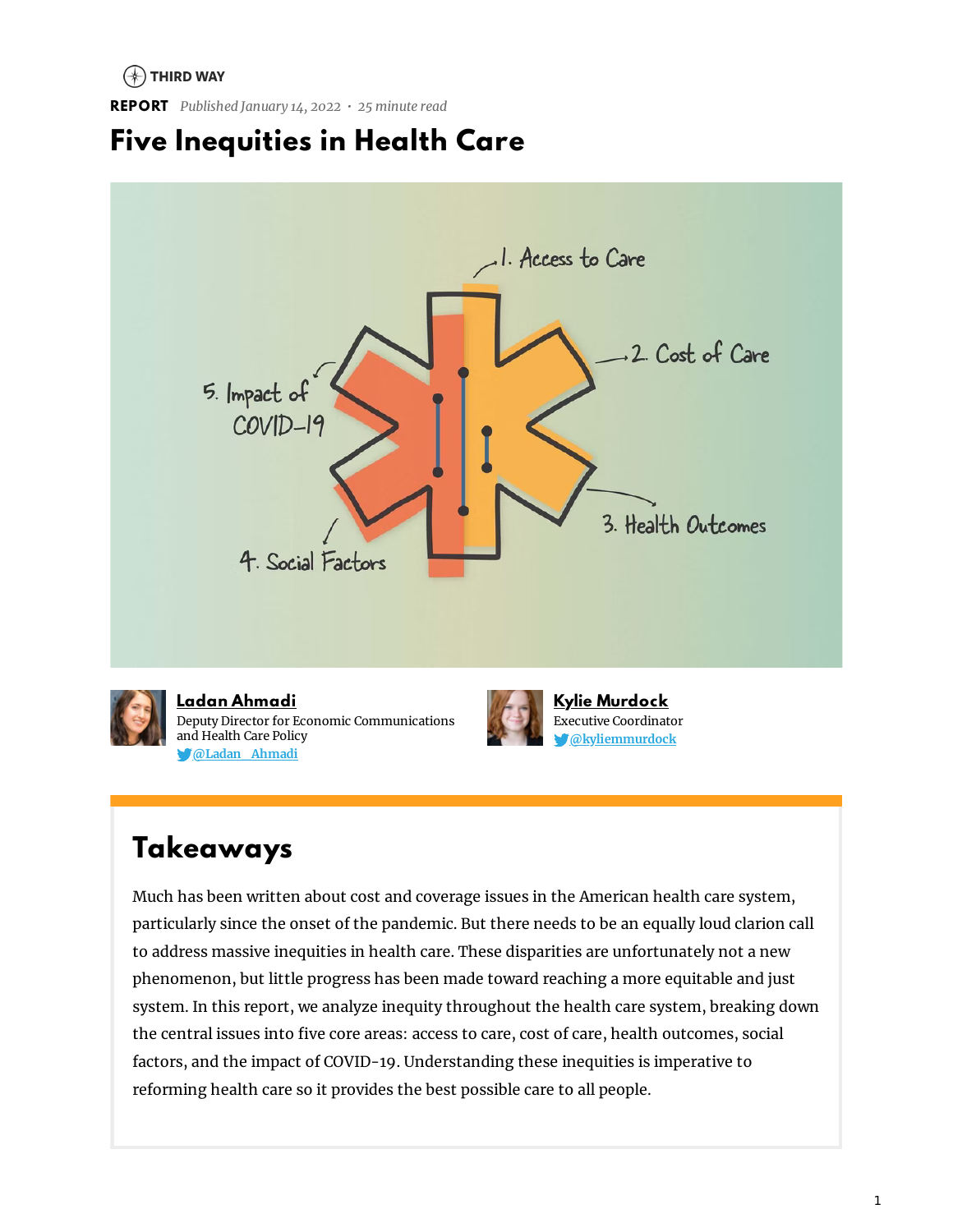In November of 2020, while wildfire smoke still coated the air of California's agriculture capital, the San Joaquin Valley, Hardeep Singh got a text that his 63-year-old mother had tested positive for COVID-19.  $^1$  She was a line worker in a poultry packaging plant where more than 400 employees tested positive. They were among the many essential workers who had to keep working during the pandemic and, as a result, saw an increased risk of contracting COVID. Agricultural workers like Ms. Singh were especially susceptible because they have a higher prevalence of chronic conditions. <sup>2</sup> They also experienced a number of other factors that exacerbated their health situation, including food insecurity, lack of access to health care, and exposure to wildfire smoke and water pollution. Like many other low-income service workers, Ms. Singh struggled with the decision to seek medical care or go back to work. She didn't have paid sick leave or health insurance, and like many immigrant workers in the Valley, she didn't speak English. Living paycheck to paycheck, she wasn't sure if she'd be able to take time off work to quarantine and recover.

Twenty-one hundred miles away, in Chicago, Audrey LaBranche was pregnant with her fifth child. 3 She ran a successful child care center in the city and had a side career as a singer. She also had thyroid disease and a history of blood clots and difficult pregnancies. She experienced significant discomfort during her fth pregnancy, but the birth seemed to go smoothly. A couple days later, she complained of a headache and problems with her C-section incision. Her doctors chalked it up to sinus issues. When her headache continued to worsen, she was rushed to a hospital where she died from a massive brain hemorrhage, a common cause of postpartum deaths. 4 If her doctors had further investigated her complaints, her death could've been avoided.

Ms. Singh and Ms. LaBranche are just two examples of the health disparities that people of color experience in this country. Ms. Singh lacked health insurance and affordable care options, had a language barrier, worked a job that increased her chances of contracting COVID, and lived in a poverty- and pollution-stricken community. Ms. LaBranche had a history of chronic health conditions and experienced structural racism within the health care system when seeking care after giving birth. In this report, we go beyond these two examples and look at inequities throughout the health care system in America. Specifically, we focus on five central inequities: access to care, cost of care, health outcomes, social factors, and the impact of communicable diseases like COVID.

# **#1: Access to Care**

Many people of color and lower-income individuals in this country struggle to access health care services. For some, lack of insurance holds them back. Others may not physically be able to get to an appointment. We'll explore three contributing factors:

### **Inadequate or No Health Insurance**

While 89% of people in the United States have health insurance, there are still about 29 million uninsured. <sup>5</sup> And nearly 80 million have insurance, but it's inadequate—their health insurance doesn't provide financial protection from catastrophic health care expenses. <sup>6</sup> People of color are at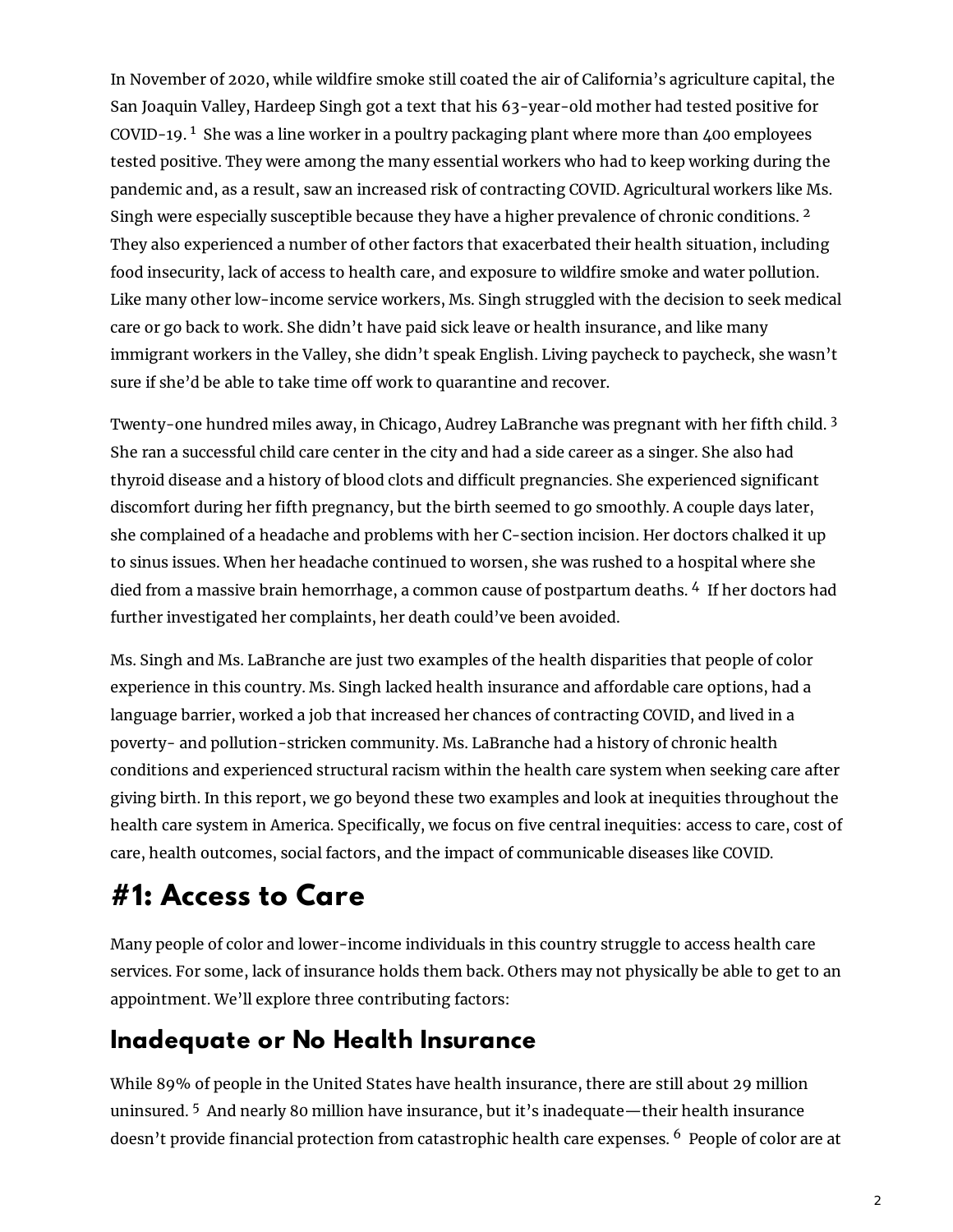a much higher risk of being uninsured or underinsured compared to their white counterparts, with Hispanic and American Indian and Alaska Native (AIAN) people at the highest risk of lacking coverage. In 2019, 7.8% of White people were uninsured compared to 11.4% of Black people, 20% of Hispanic people, 7.4% of Asian/Native Hawaiian and Pacific Islander people, and 21% of AIAN people. <sup>7</sup> Hispanic people accounted for over half (57%) of the increase in uninsured individuals in 2019, representing over 612,000 individuals. And among these uninsured Hispanic individuals, more than a third (35%) were children.

### $(\ast)$  THIRD WAY



### People of Color are at Higher Risk of Being Uninsured

**Source:** "Uninsured Rates for the Nonelderly by Race/Ethnicity." Kaiser Family Foundation, 2020. https://www.kff.org/uninsured/state-indicator/nonelderly-uninsured-rate-by-raceethnicity/?currentTimeframe =0&sortModel=%7B%22colId%22:%22Location%22,%22sort%22:%22asc%22%7D

Thanks to the Affordable Care Act (ACA), more people are insured. But that uptake has not been equal across all communities. ACA subsidies are less likely to cover people of color than their white counterparts, and people of color are less likely to live in states that have expanded Medicaid under ACA. <sup>8</sup> In the states that haven't expanded Medicaid, Black people are more likely than white people to fall in the coverage gap—they make too much money to qualify for Medicaid, but not enough to qualify for health insurance subsidies through the ACA. Uninsured Hispanic and Asian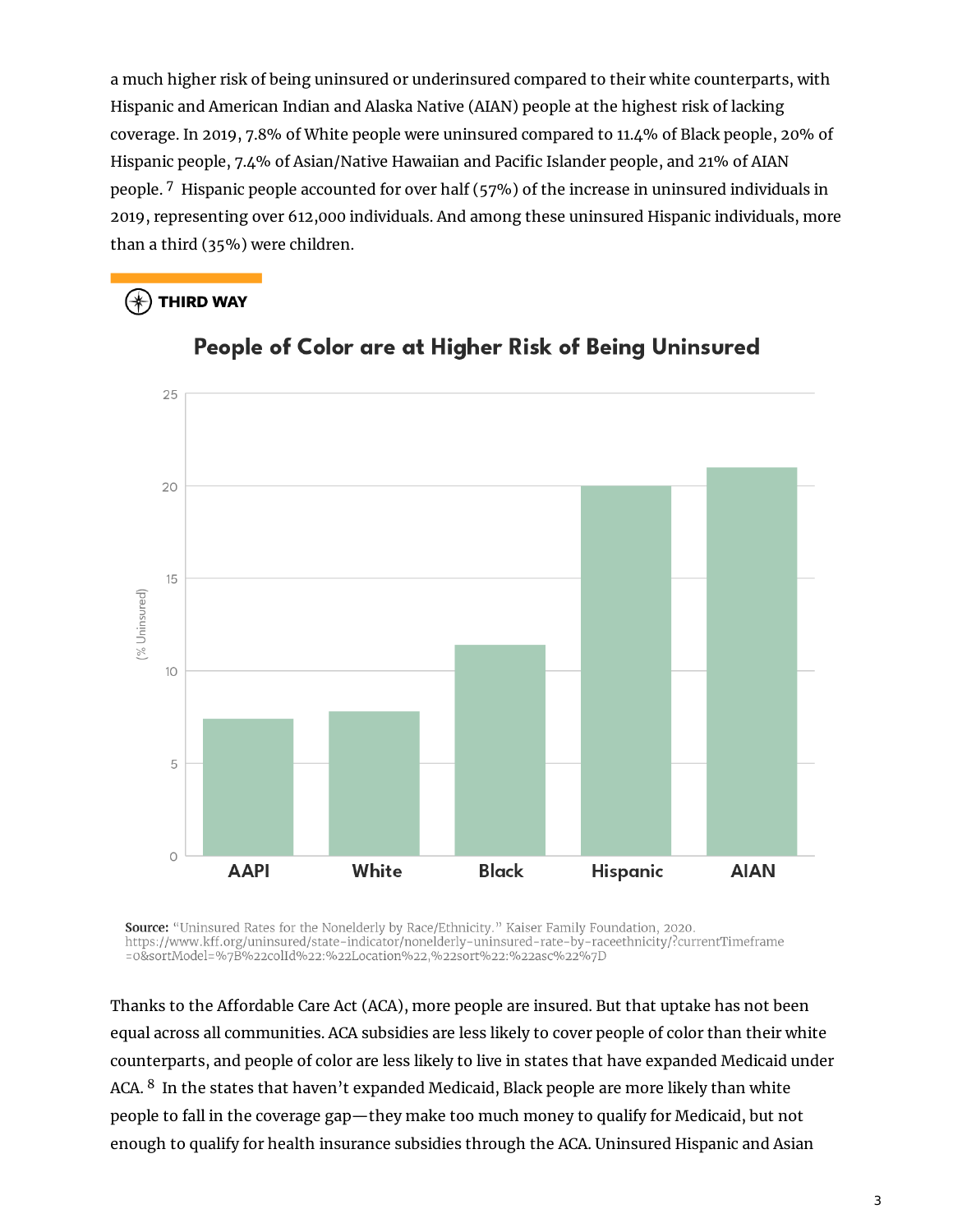people are more likely to be ineligible for coverage due to immigration status. <sup>9</sup> This was the case with disenfranchised communities in the San Joaquin Valley who are mostly immigrants without legal status and jobs that did not provide adequate health coverage to their employees. In fact, many who became ill with COVID-19 continued to work and handle produce, spreading the disease to their colleagues. <sup>10</sup> They didn't have health insurance and feared they would lose their jobs.

Studies have shown that those who lack health insurance coverage are less likely to seek out medical care, specifically preventative care for chronic illnesses like diabetes, cancer, asthma, and cardiovascular disease, which have higher rates in minority communities. Thirty percent of adults without coverage said that they went without needed care in the past year because of cost, compared to 5.3% of adults with private coverage and 9.5% of adults with public coverage.  $^{11}$  And many uninsured people do not obtain the treatments they need because of the cost of care. In 2019, uninsured adults were more than three times as likely as adults with private coverage to say that they delayed filling or didn't get a needed prescription drug due to cost (19.8% vs. 6.0%).

For many, not seeing a doctor at the onset of illness or delaying necessary prescriptions means that their next interaction with the health care system will be when they have a more severe illness, resulting in higher costs and less optimistic outcomes. But if the choice is between losing your job, getting hit with an expensive bill—or just hoping you recover without seeing a doctor—many roll the dice.

### **Transportation and Language Barriers**

Transportation and language barriers are also holding people back from accessing care. People of color are less likely to own a car, which causes them to rely on public transportation to reach medical care. <sup>12</sup> And public transit is often inadequate and unreliable, resulting in long commutes and unpredictable challenges. This problem tends to be even more pronounced in rural areas where the nearest doctor's office or medical facility can be hours away. On average, rural Americans live twice as far from a hospital as urban Americans—about 10.5 miles versus 4.4 miles. <sup>13</sup> This commute can be harrowing, especially for residents without cars.  $^{14}$  For those who can't take time off work, going in for a yearly checkup may not seem worth it. And many in these same communities who regularly need prescription medications, transportation can be a huge barrier, especially if they live in an area without a pharmacy.

Language barriers also hold people back from seeking health care, particularly for many immigrant communities. This was an issue for Ms. Singh and other agricultural workers in the San Joaquin Valley as most didn't speak English. In fact, 67 million US residents speak a foreign language at home and nearly 26 million don't speak English well or at all. <sup>15</sup> People who are deaf and hard-ofhearing also struggle to access care. <sup>16</sup> It's nearly impossible to navigate our already convoluted health care system when you can't communicate with your doctor.

### **Limited Health Care Resources**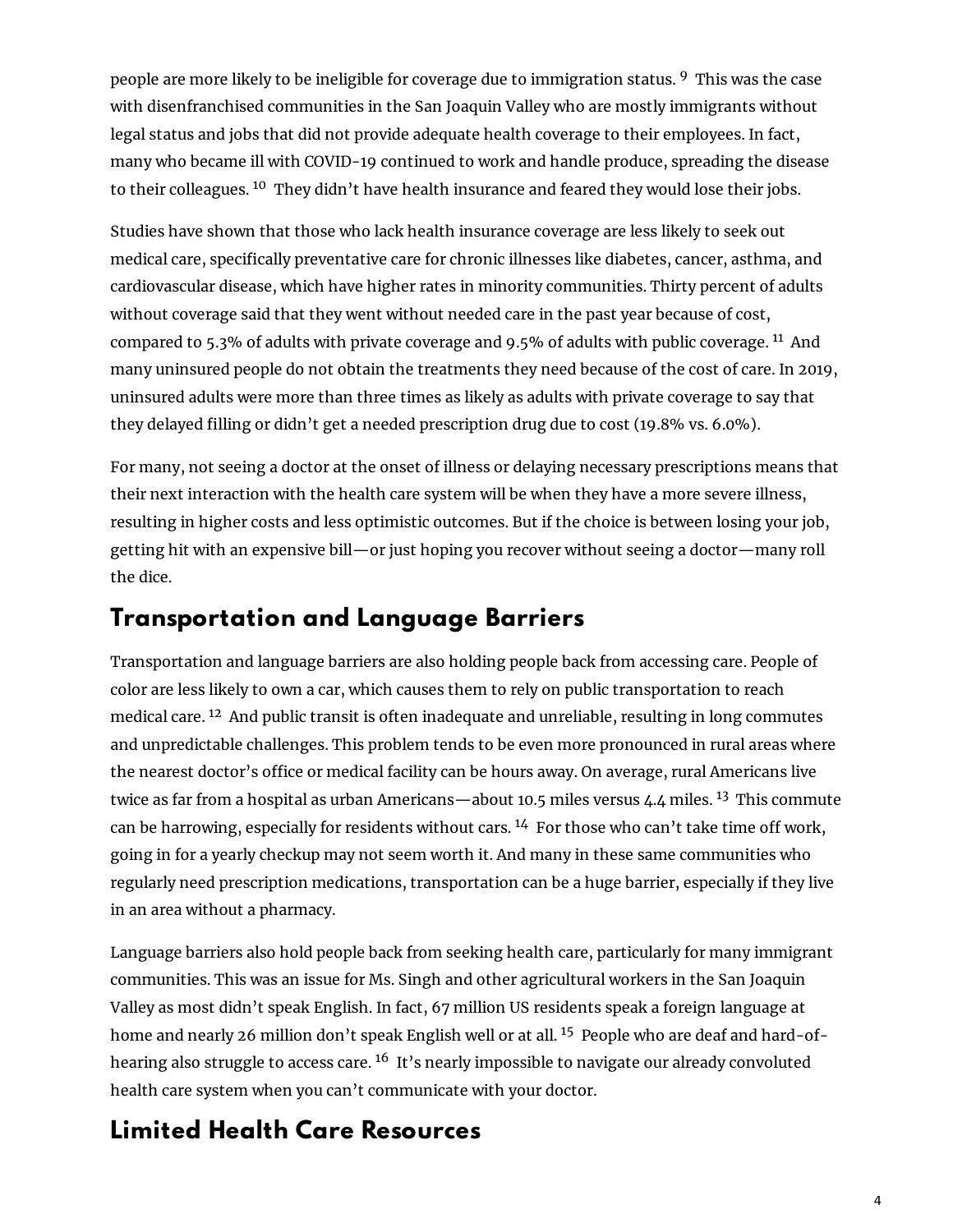Many minority and low-income communities are more likely to have underfunded medical facilities and fewer resources and doctors. <sup>17</sup> Hospitals and doctors avoid low-income communities because residents tend to be uninsured and unable to pay large bills. <sup>18</sup> Often, people of color must rely on public or non-profit hospitals that have far fewer resources and worse outcomes. Rural communities experience similar issues: hospitals are far, resources are scarce, and capacity is small.

Public hospitals, community clinics, health centers, and local providers that serve underserved communities provide a crucial health care safety net for uninsured people. However, safety net providers have limited resources and service capacity, and not all uninsured people have geographic access to a safety net provider. <sup>19</sup> High uninsured rates also contribute to rural hospital closures, leaving individuals living in rural areas at an even greater disadvantage to accessing care. <sup>20</sup> Lack of access to these facilities can cause many adverse health issues. It's also taken a toll on clinical trial diversity, particularly for new treatments where patients skew heavily white, in some cases, 80% or higher. <sup>21</sup>

Many of these issues have been exacerbated by the COVID-19 pandemic due to overcrowding and excess strain on the system. For example, there has been a dramatic decrease in access to necessary cancer screenings and care. Preventative cancer screenings plummeted by as much as 94% during the first four months of 2020, and the National Cancer Institute predicted almost 10,000 excess deaths over the next decade because of pandemic-related delays in diagnosing and treating breast cancer and colorectal cancer alone. <sup>22</sup> This will likely have a disproportionate impact on people of color for whom cancer screening rates are the lowest.

# **#2: Cost of Care**

The high cost of health care is one of the leading reasons why people don't seek out medical care. Insurance premiums and deductibles are often high and lab tests could run hundreds of dollars. We'll explore two contributing factors of high health care costs:

# **High Out-Of-Pocket Costs**

The high cost of care continues to be one of the biggest roadblocks to health equity. Insurance premiums and deductibles are often high, and health care products and services are expensive. In 2020, the average worker paid \$5,588 for family health insurance coverage—not including actual medical costs. <sup>23</sup> Depending on one's plan, deductibles and out-of-pocket maximums can range from the thousands to the tens of thousands. And out-of-network services are even more costly and confusing for the patient. We detail in another [report](https://www.thirdway.org/report/the-case-against-fee-for-service-health-care) how our current health care systemwhich pays out doctors, hospitals, and other providers for every service they provide—hurts patients and drives up costs. Patients are charged for every band aid, IV push, aspirin, blood test, and scan, and there are no incentives for providing good outcomes. For example, Claire Lang-Ree, a college student in Colorado, received an itemized bill for her hospital stay. It ran her almost \$10,000 for a CT scan, \$722 for an IV push, over \$6,100 for her ER stay, over \$700 for lab tests, \$6.50 for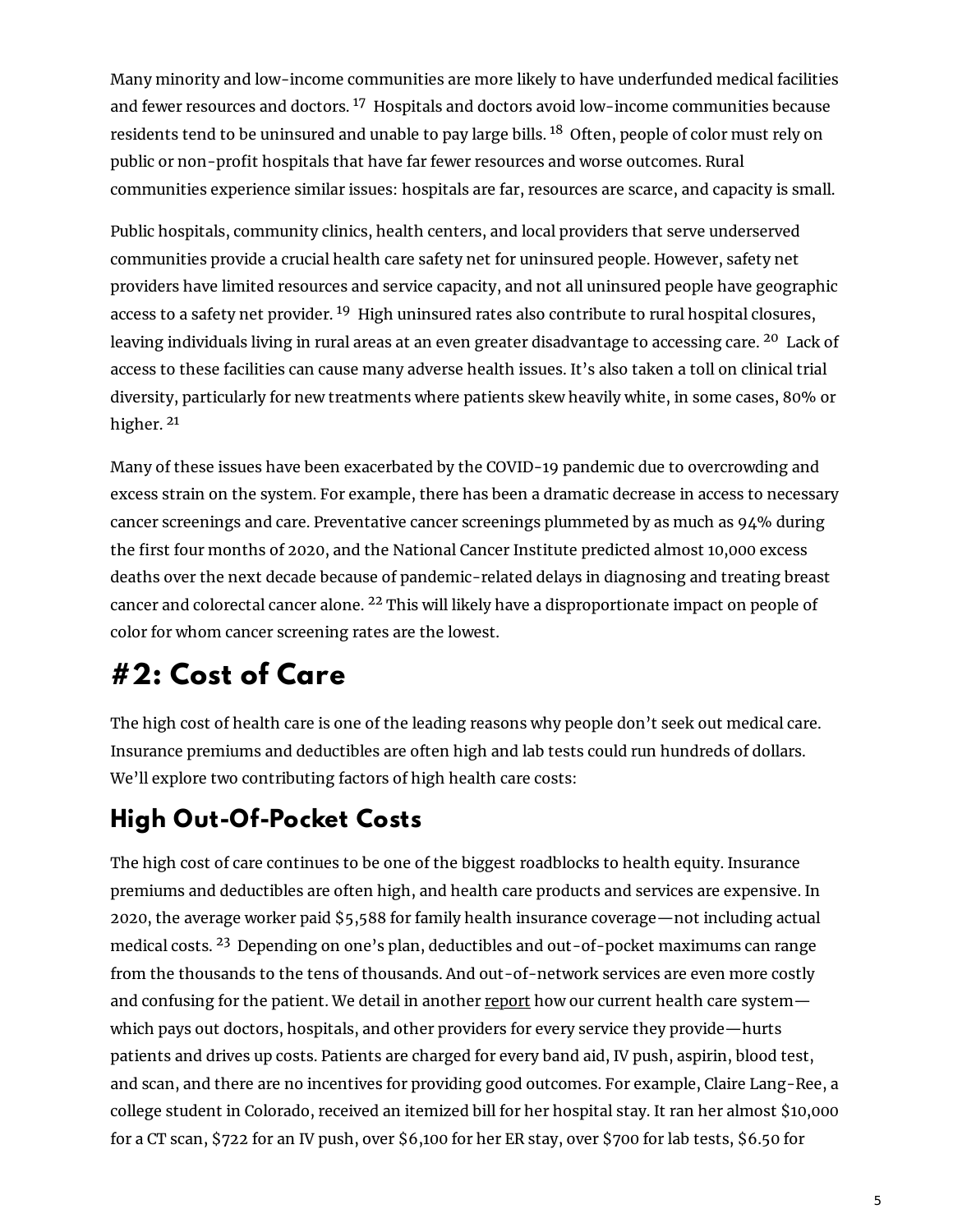aspirin, and more. <sup>24</sup> Since people of color are more likely to work lower-wage jobs, not receive health insurance through their employer, and not be eligible for ACA subsidies or Medicaid in their state, they are disproportionately impacted by the high cost of care.

Even under the ACA, many uninsured people cite the high cost of insurance as the main reason they lack coverage. In 2019, 73.7% of uninsured adults said that they were uninsured because the cost of coverage was too high.  $25$  Cost of care can also be a deterrent from seeking medical care in the first place: nearly one in four Americans said they've avoided medical care due to the price. <sup>26</sup> Most recently, this issue was common during COVID-19—during the first couple months the vaccine was widely available, about a third of people didn't get vaccinated because they feared being charged for it. <sup>27</sup>

High out-of-pocket costs have also resulted in a medical debt crisis, especially for people of color. Two-thirds said a major health event in their household would bankrupt them. <sup>28</sup> Forty percent of people of color said they would need to borrow money to pay a medical expense that cost more than \$500.<sup>29</sup> Black Americans were 2.6 times more likely to go into debt for their medical bills.<sup>30</sup>

# **Black Americans were 2.6 times more likely to go into debt for their medical bills.**

**TWEET THIS** 

### **High Cost to Treat Chronic Conditions**

Almost 52% of Americans suffer from at least one chronic illness, and people of color are disproportionately affected.  $31$  People of color are less likely to receive preventative services or go to routine appointments, often leaving chronic illnesses undiagnosed and untreated, resulting in worse health outcomes. <sup>32</sup> People of color have higher rates of diabetes, obesity, stroke, heart disease, and cancer than white people.  $33$  The risk of being diagnosed with diabetes is 77% higher for Black Americans and 66% higher for Hispanics than for whites. Living with a chronic illness means regular doctor's appointments, tests, treatments, and medications, all of which can be very expensive. Chronic diseases account for nearly 75% of health care spending in the United States, which stands at \$2 trillion. <sup>34</sup> People with chronic illnesses will pay, on average, \$6,032 a year for health care, and one hospital stay could cost them upwards of \$6,000. <sup>35</sup> Chronic illnesses sometimes require medication, which can be quite expensive, with one month of insulin potentially costing as much as \$332. <sup>36</sup>

Aside from these costs, studies have found that the onset of a chronic disease reduces wages by 18%. <sup>37</sup> Additionally, many chronic illnesses can make it difficult for people to maintain a job at all, particularly in communities of color where people are more likely to work low-wage and physicallytaxing jobs. Agricultural workers in the San Joaquin Valley are on their feet all day, sometimes in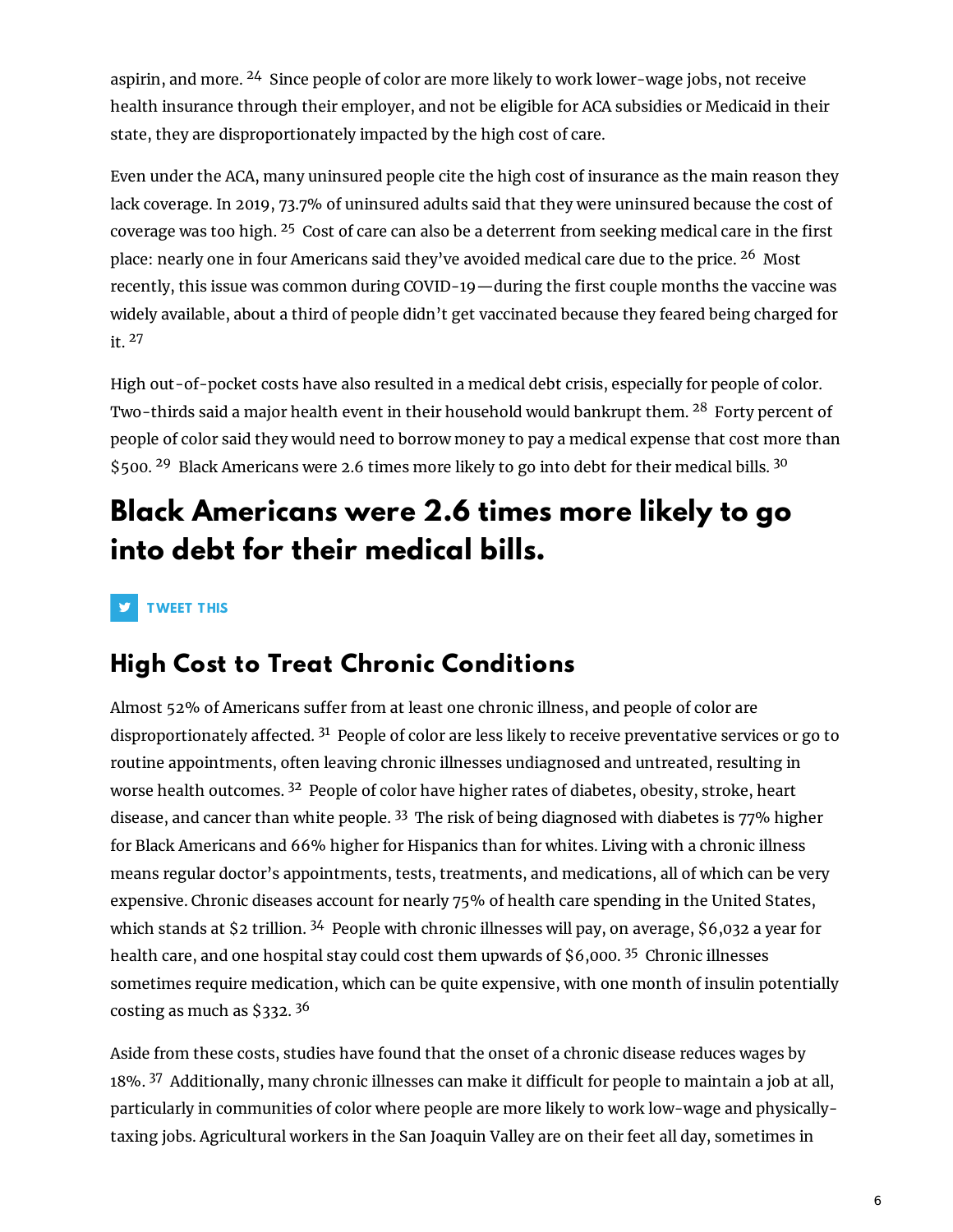100+ degree heat. So not only could a chronic illness serve as a medical detriment, but it can also keep people from working up the socio-economic ladder.

# **#3: Health Outcomes**

People of color often get less, and worse, care for their health conditions. The result? Higher rates of infant and maternal mortality, more chronic conditions, and increased physical and mental health issues.  $38$  We investigate three contributing factors that help explain why:

## **Insufficient Data**

One barrier to health equity is an overall lack of information. Data on health and health outcomes often lacks demographic data—race, age, ethnicity, gender—making it hard to measure the scale of inequities in health care. <sup>39</sup> Yet, there are important questions that need to be answered from who is affected to how they are affected. There is also no national standard for what data should be collected, how it should be collected, and to whom it should be reported. <sup>40</sup> Currently, states report some data on a mostly voluntary basis, meaning there are many gaps in data and an incomplete picture of our inequity problem. This contributes to a lack of understanding of specific health issues that affect certain populations and the development of policy solutions to treat them.

This lack of demographic data also results in a lack of accountability for medical providers. Studies have shown that people of color receive lower-quality medical care. <sup>41</sup> But without more health data showing these inequities, it's hard to hold providers accountable for providing subpar care, and providers do not have incentives to improve outcomes equitably. For example, nonprofit hospitals receive tax exemptions to provide free health care to financially disadvantaged patients. Without comprehensive data, we don't know if each of these hospitals are fulfilling their responsibilities and providing quality care—and more often than not, they aren't.  $42$ 

## **Medical Racism**

People of color, especially Black people, often experience implicit and explicit racism when seeking medical care. This results in underdiagnosis or misdiagnosis, which can exacerbate chronic illnesses and even death. Studies have found that Black patients are consistently undertreated for pain relative to white patients. <sup>43</sup> And people of color are significantly less likely than white patients to receive services and treatments, from pap smears and lab tests to life-saving surgeries. <sup>44</sup> This continues to be a pervasive problem throughout the health care system because medical students are taught that Black bodies are physically different, and this is used to justify differences in testing and mistreatment. <sup>45</sup> A 2016 survey published in The Proceedings of the National Academy of Sciences found that half of white medical students endorsed at least one myth about physiological differences between Black and white people, including that Black people's nerve endings are less sensitive. <sup>46</sup> There are too many stories of Black patients being prematurely sent home from the hospital despite their concerns and dying as a result. <sup>47</sup>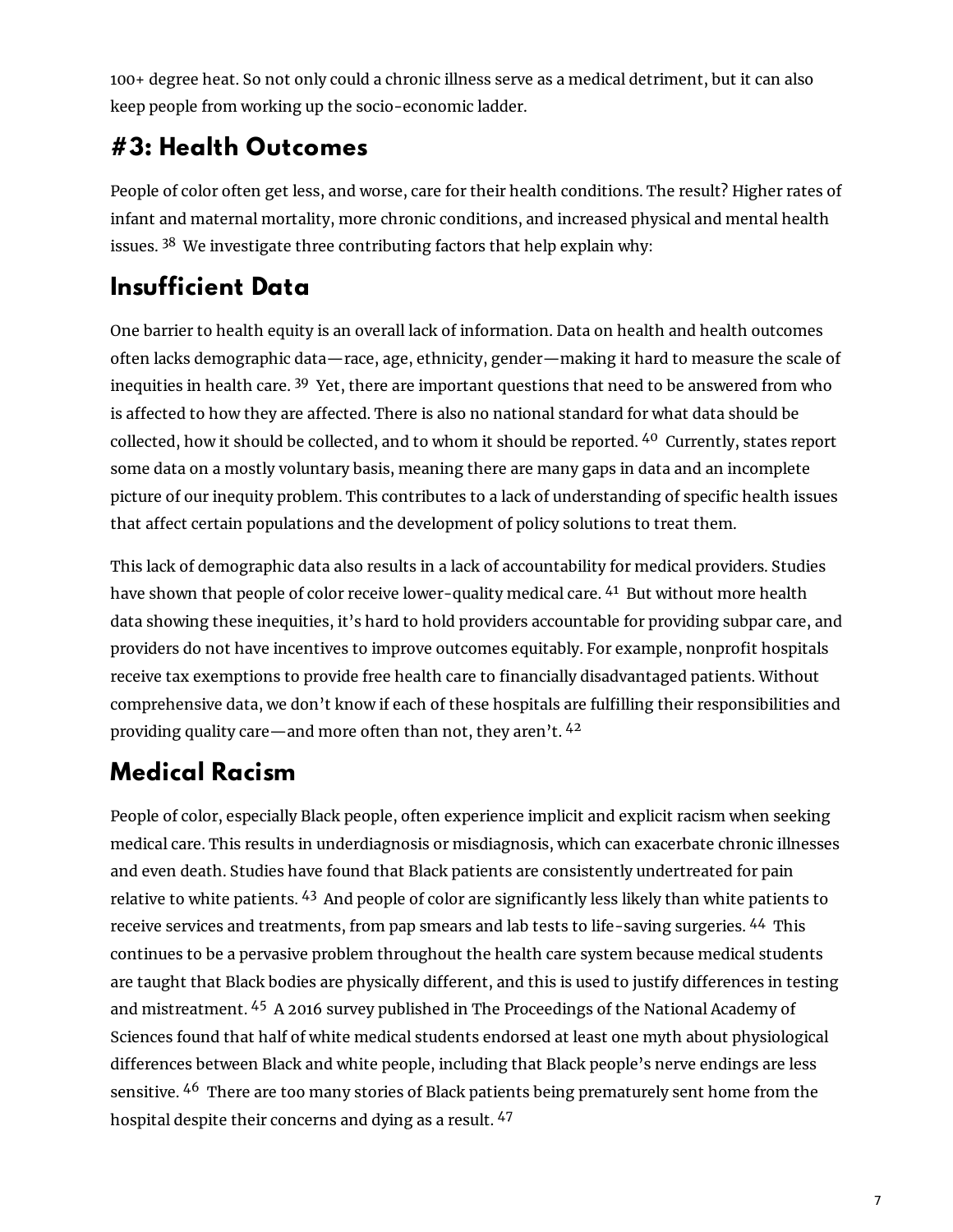# **A 2020 poll found that seven out of ten Black Americans said they were treated unfairly by the health care system, and 55% said they distrust it.**

#### **V TWEET T HIS**

Medical racism is also a deterrent to seeking out medical care. A 2020 poll found that seven out of ten Black Americans said they were treated unfairly by the health care system, and 55% said they distrust it. <sup>48</sup> This discrimination and justified distrust make people of color less likely to seek out and receive medical care.

One result of this is that there is a maternal health crisis in this country. Black women are  $3-4$  times more likely to die during childbirth than white women. <sup>49</sup> Several factors contribute to the problem: lack of access to prenatal and preventative care, social determinants such as pollution and poverty, and chronic illnesses. But the main factor is medical racism. Black women receive subpar care, and their pain is often dismissed. <sup>50</sup> For example, after giving birth, Audrey LeBranche, whose story we told at the top, explained her headache and pain to her doctors, but they brushed it off. And like too many other Black women, she died as a result. Women of color also experience more postpartum complications. They are several times more likely to suffer from postpartum mental illness due to a number of factors such as socioeconomic status, lack of social support, and chronic illness incidence. <sup>51</sup> And although they have higher rates of postpartum depression, they are less likely to receive treatment. This can be attributed to implicit and explicit racism, stigmatization of mental health, and underdiagnosis. Screening tools for mental health were developed based on mostly white research participants, so they often don't work when diagnosing women of color. <sup>52</sup> Different cultures talk about mental illness in different ways, so physicians often miss the signs of mental illness in women of color.

### **Lack of Workforce Diversity**

Health outcomes are also negatively impacted by the lack of diverse and culturally-sensitive health professionals. The majority of physicians are white—only 11% of doctors are Black or Hispanic despite accounting for over 30% of the United States population. <sup>53</sup> Increasing workforce diversity would help to address the widespread issues of medical racism and implicit bias in our health care system discussed above. A more diverse workforce would mean patients of color could find doctors of color who don't necessarily have the same implicit and explicit biases some white doctors have. They would likely trust medical professionals more and have better interactions. Studies have shown that people of color see better health outcomes when they are treated by a doctor who looks like them; they feel more comfortable opening up and that their concerns are taken more seriously. <sup>54</sup> For Audrey LaBranche, having a Black doctor could have meant taking her medical history more seriously and not brushing off her discomfort.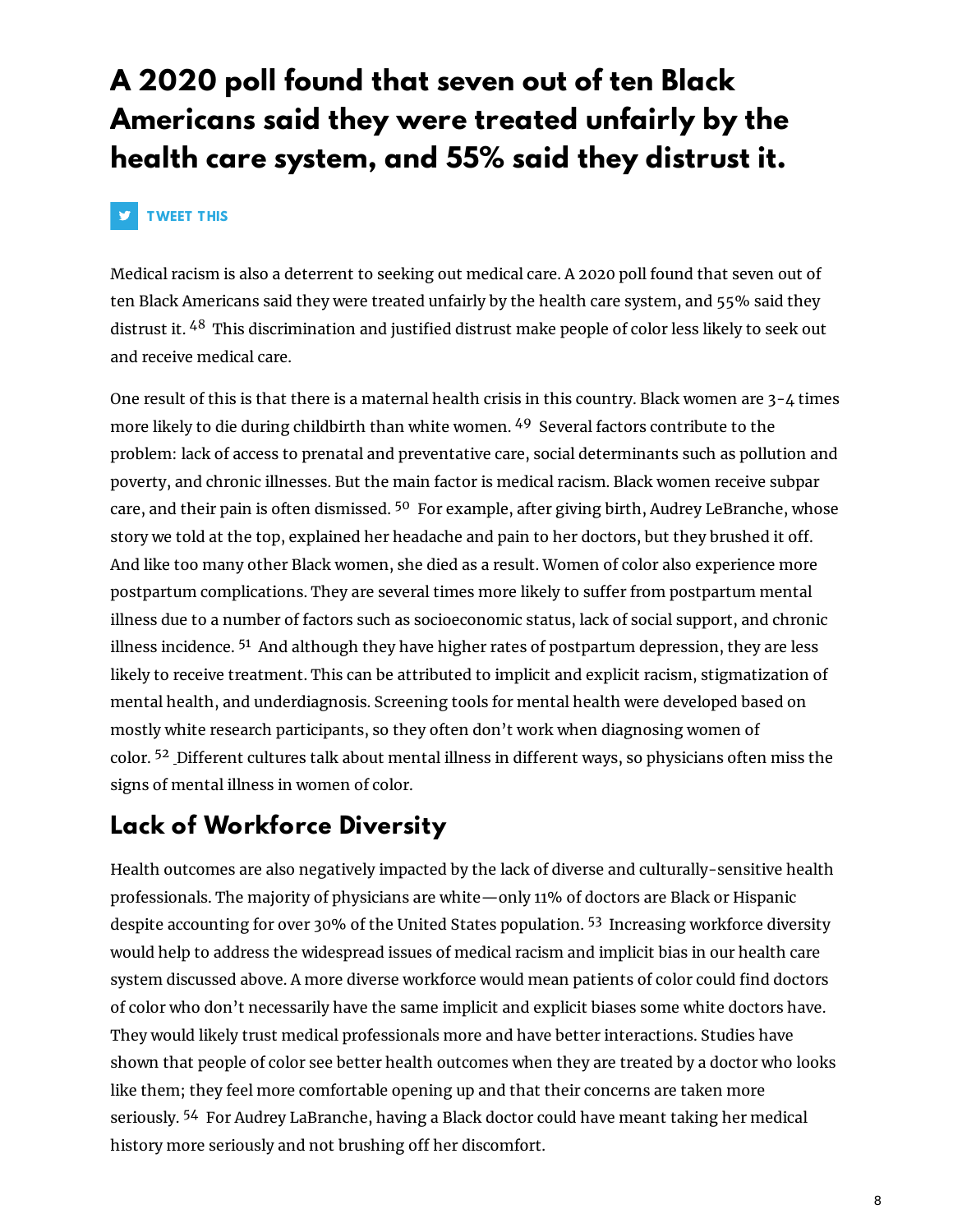Further, most health professionals aren't trained in cultural competence, the ability to effectively deliver health care services that meet the social, cultural, and linguistic needs of the patients they serve. <sup>55</sup> People of color are more likely to report that they were treated disrespectfully and that their doctor didn't understand their background or values. <sup>56</sup> This results in lower-quality care and patient dissatisfaction, which can result in worse health outcomes and deter people of color from seeking care, which we saw play out with COVID-19.

## **#4: Social Factors**

Social factors, also referred to as social determinants of health, are the conditions in which people are born, grow up, and live. They include a wide variety of factors from housing to air and water quality, to employment, and more. While there are a number of social determinants, we'll be focusing on three contributing factors:

## **Pollution and Environmental Degradation**

The quality of air and water in a community can have an outsized and detrimental impact on the health of people residing there. Pollution levels tend to be higher in communities of color, resulting in higher rates of respiratory issues, cancer, and other chronic illnesses. It's no wonder why:

- Power plants and highways are often built within communities of color. In Pennsylvania alone, 85% of power plants are located in Black communities. <sup>57</sup> Power plants and cars release millions of tons of air pollution into these communities every day.
- Drinking water systems that constantly violate the law are 40% more likely to occur in communities of color. <sup>58</sup> Flint, Michigan is the most well-known example of this. Due to government neglect, Flint, a majority Black community, was plagued with lead-contaminated water for more than five years, killing some people and making many more sick. Water pollution is also a big issue in agricultural communities like the San Joaquin Valley.
- People of color account for more than 50% of all residents living within five miles of a hazardous waste site. <sup>59</sup> Hazardous waste can contaminate drinking water, waterways, and even the air.

Exposure to air and water pollution are definitively linked to higher rates of respiratory disease, cardiovascular disease, cancer, developmental issues in children, reproductive issues, and premature death. <sup>60</sup>

## **Food Insecurity**

An individual's diet is one of the largest predictors of their health. And yet, many communities of color don't have access to fresh fruits and vegetables, whole grains, and unprocessed foods.

Supermarket redlining refers to the reluctance of chain supermarkets to build stores in impoverished neighborhoods. This has left many of these neighborhoods in "food deserts" where it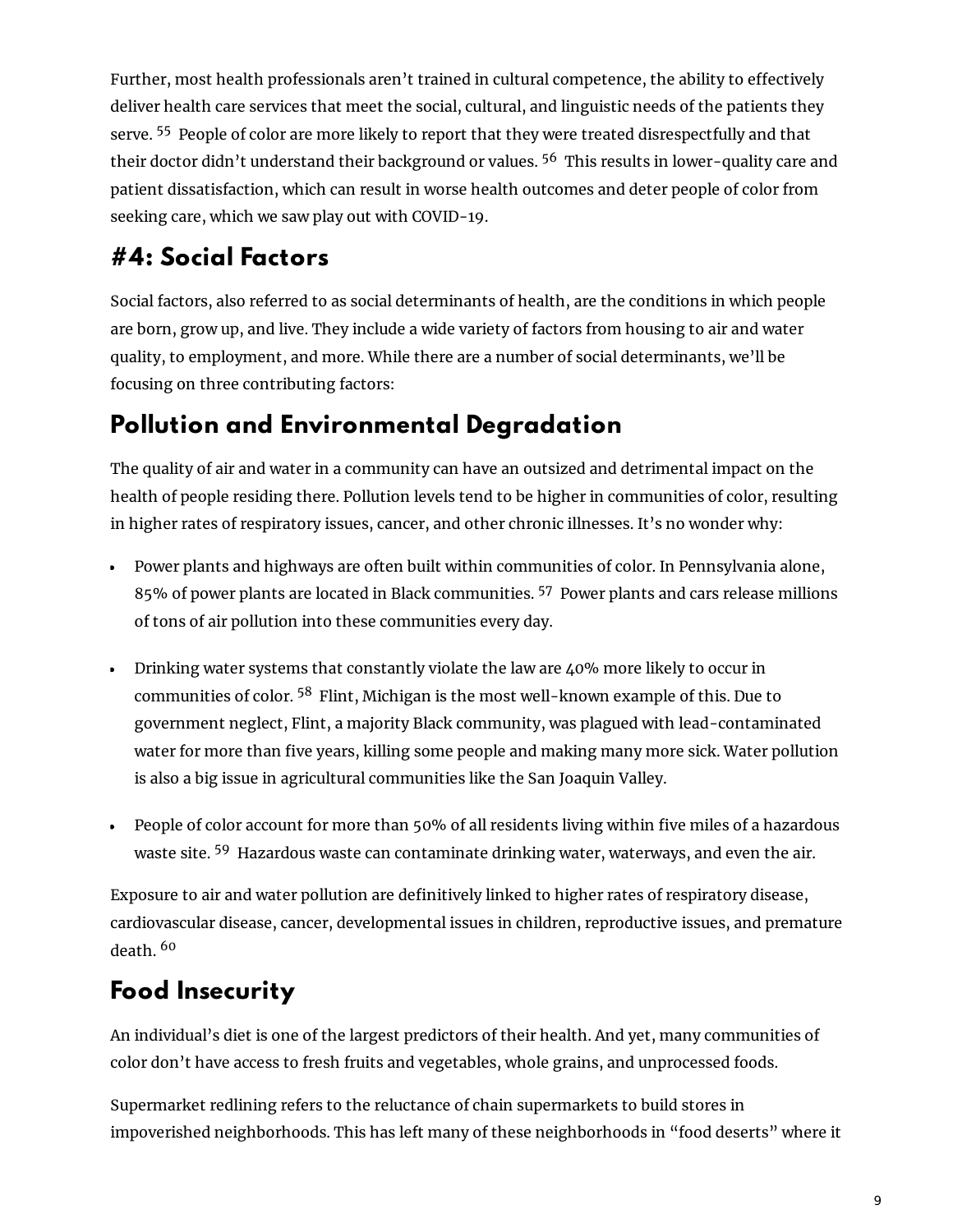is extremely difficult to find and buy affordable, quality fresh food. Low-income communities are more likely to have a handful of dollar stores than a grocery store. <sup>61</sup> While dollar stores can provide affordable food, they mainly sell nonperishable items, like frozen and canned goods and highly processed foods. And the rise of these chain dollar stores contributes to the closure of local grocers, making it even more difficult to find fresh food.

This leads to what's called "food insecurity," where an individual lacks reliable access to enough affordable, nutritious food, including fruits and vegetables. In 2020, one in five Black people and one in four Black children experienced food insecurity, twice the rate of white households. <sup>62</sup> Studies have found a strong connection between food insecurity and chronic illnesses like high blood pressure, heart disease, diabetes, depression, and obesity. <sup>63</sup>

# **Poverty**

Poverty decreases the quality of life and impacts both physical and mental health. Due to centuries of systemic racism and lack of equitable economic opportunities, people of color experience poverty at much higher rates than white people. The San Joaquin Valley, a primarily Latino county, has one of the highest poverty rates in the country. Twenty-one percent of Black people and 17% of Latino people experience poverty compared to the national average of 12%. <sup>64</sup>

Overall, socioeconomic status is the most powerful predictor of illness and mortality. <sup>65</sup> Poverty affects health by limiting access to healthy food, safe shelter, medical care, clean air and water, and adequate utilities. It's associated with various health issues including shorter life expectancy, higher infant mortality rates, and higher death rates. Studies have found that mental illness, chronic health conditions, and substance use disorders are more prevalent in populations with low incomes. <sup>66</sup>

# **#5: Impact of COVID-19**

COVID-19 has had an immense impact on our society—tremendous loss of life, massive economic upheaval, isolation, an overloaded health care system. And while it's affected every American, people of color were disproportionately impacted. We'll explore three contributing factors:

# **Infection Rate**

The COVID-19 infection rate is 1.1x higher for Black people, 1.7x higher for Native people, and 1.9x higher for Latino people than white people. <sup>67</sup> People of color also get sicker from the virus—the hospitalization rate is 2.8x higher for Black and Latino people. <sup>68</sup> We saw this disproportionate impact on people of color due to several structural barriers, from occupation to housing to comorbidities.

Women and people of color make up a disparate share of essential workers, from grocery store staff and farm workers to restaurant and health care workers. If they didn't lose their jobs due to the shutdown of the economy, many were required to go into work every day, possibly exposing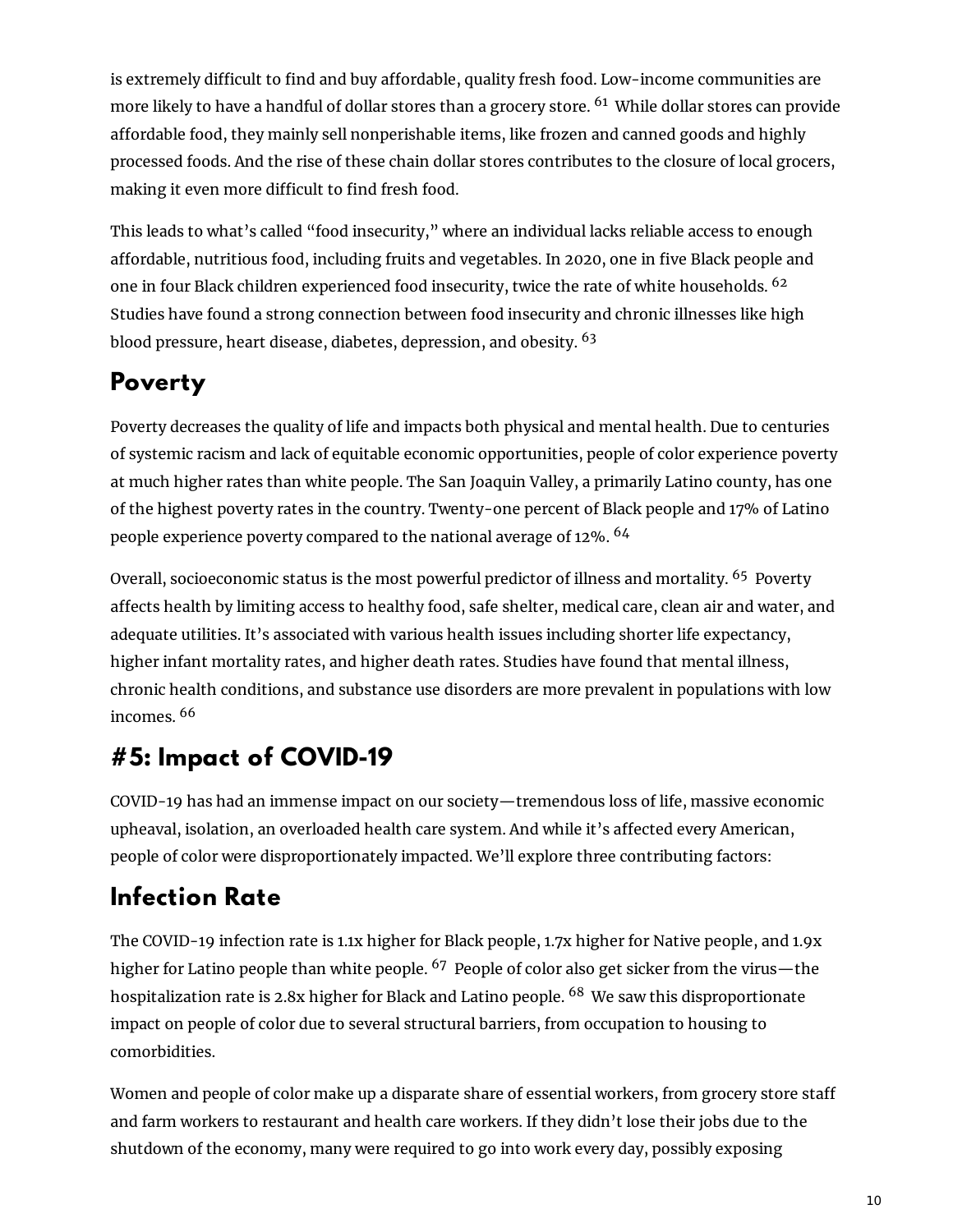themselves to hundreds of people who might be infected with COVID, just like the poultry plant workers in the San Joaquin Valley. And those working in health care—care workers, nurses, hospital staff-are often face-to-face with dozens of COVID patients every day.

People of color may also be exposed to more COVID-positive people where they live. Due to redlining and economic inequality, people of color are more likely to live in densely-packed areas and multigenerational housing situations, which creates a higher risk for spread of communicable diseases like COVID. <sup>69</sup>

As explained above, due to social determinants like poverty and pollution, people of color are more likely to have chronic illnesses such as diabetes, heart disease, and respiratory diseases. Those who are immunocompromised are at a higher risk of contracting, being hospitalized, and dying from COVID.

## **Death Rate**

Along with higher infection rates among people of color, these communities also saw more COVID deaths. The COVID death rate is 2x higher for Black people, 2.3x higher for Latino people, and 2.4x higher for Native people. <sup>70</sup>

To this day, we see de-facto segregation where Black neighborhoods aren't given the same resources as white neighborhoods, further perpetuating the racial wealth gap. This extends to hospitals as well. De-facto hospital segregation refers to the placement of prestigious hospitals in high-income and white communities.  $7<sup>1</sup>$  Hospitals in communities of color are often underfunded, understaffed, and lack vital equipment. We saw this during the pandemic where hospitals in communities of color ran out of ventilators and beds. Researchers at the University of Pennsylvania found that the most direct link to who ended up dying was where they were hospitalized. <sup>72</sup> Black patients were more likely to find themselves in hospitals that had worse outcomes overall. Death rates were also higher among people of color due to comorbidities and medical racism as mentioned earlier.

## **Mental Health Impact**

The pandemic has affected many peoples' mental health in a myriad of ways—grief for lost family and friends, depression from isolation, hardship from job loss, anxiety, and substance use. But it's been especially troubling for communities of color.

People of color were more likely to be infected and hospitalized with COVID-19. Studies have shown that following a COVID-19 hospitalization, as many as half of the patients reported symptoms of psychiatric distress such as anxiety, depression, or post-traumatic stress disorder. <sup>73</sup> And the mental health impacts are even worse for those with long COVID who will be living with side effects for years. With higher death rates, people of color were more likely to lose a parent, a sibling, a family member, a close friend, or a child. One in three Black Americans lost someone to COVID-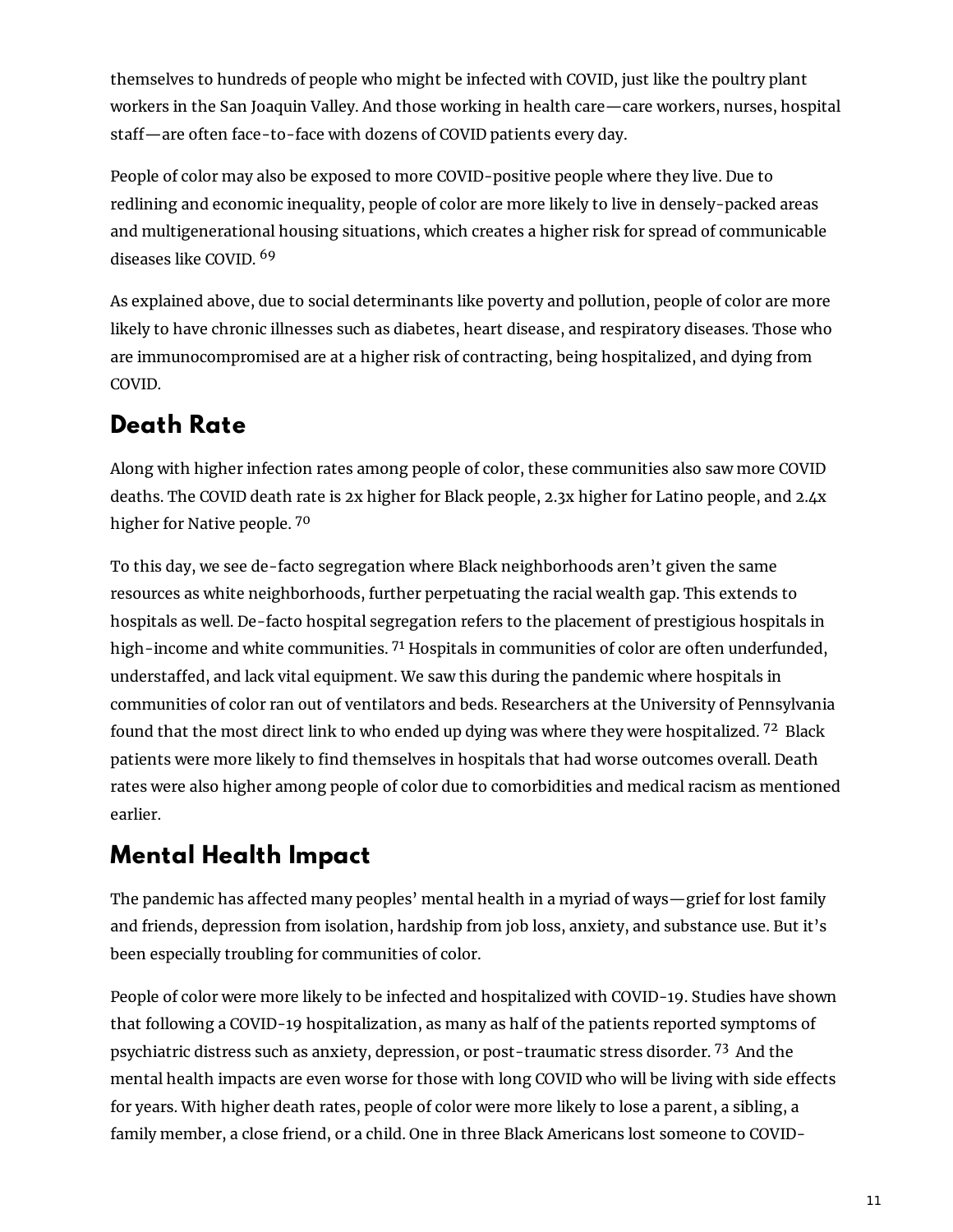19. <sup>74</sup> More than 120,000 children lost at least one parent or caregiver during the pandemic, with more than half of those children being Black or Hispanic. <sup>75</sup> The loss of a parent can have catastrophic consequences for the development and mental health of children. And with strict protocols in place in hospitals, many weren't able to be with their loved ones and say goodbye before they passed.

# **One in three Black Americans lost someone to COVID-19.**

### **TWEET T HIS**

People of color were also more likely to lose their jobs and source of income, resulting in higher rates of depression and anxiety from not knowing how they'll pay rent or where their next meal will come from. <sup>76</sup> But they were also more likely to have to continue working in person, often leading to anxiety over getting sick and potentially infecting their family. And for many health care workers, seeing dozens of patients die every day certainly contributed to depression and burnout.

# **Conclusion**

Health care inequities have persisted for decades, and recent studies have shown that despite being aware of them, little progress has been made to reaching a more equitable and just system. <sup>77</sup> The five inequities covered above—access to care, cost of care, health outcomes, social factors, and the impact of COVID-19—all disproportionately impact people of color and vulnerable communities. Whether it's a farm worker in the San Joaquin Valley like Mrs. Singh or a Black expectant mother like Mrs. LaBranche, we need a health care system that provides the best possible care to all people.

Our nation's health care will not succeed until it offers care and prevention to everyone. A multifaceted approach is required to address these far-reaching systemic problems, which means we need policy addressing medical racism, poverty, care coverage and costs, pollution, housing, and much more. In future reports, we will dig into some of the solutions more thoroughly.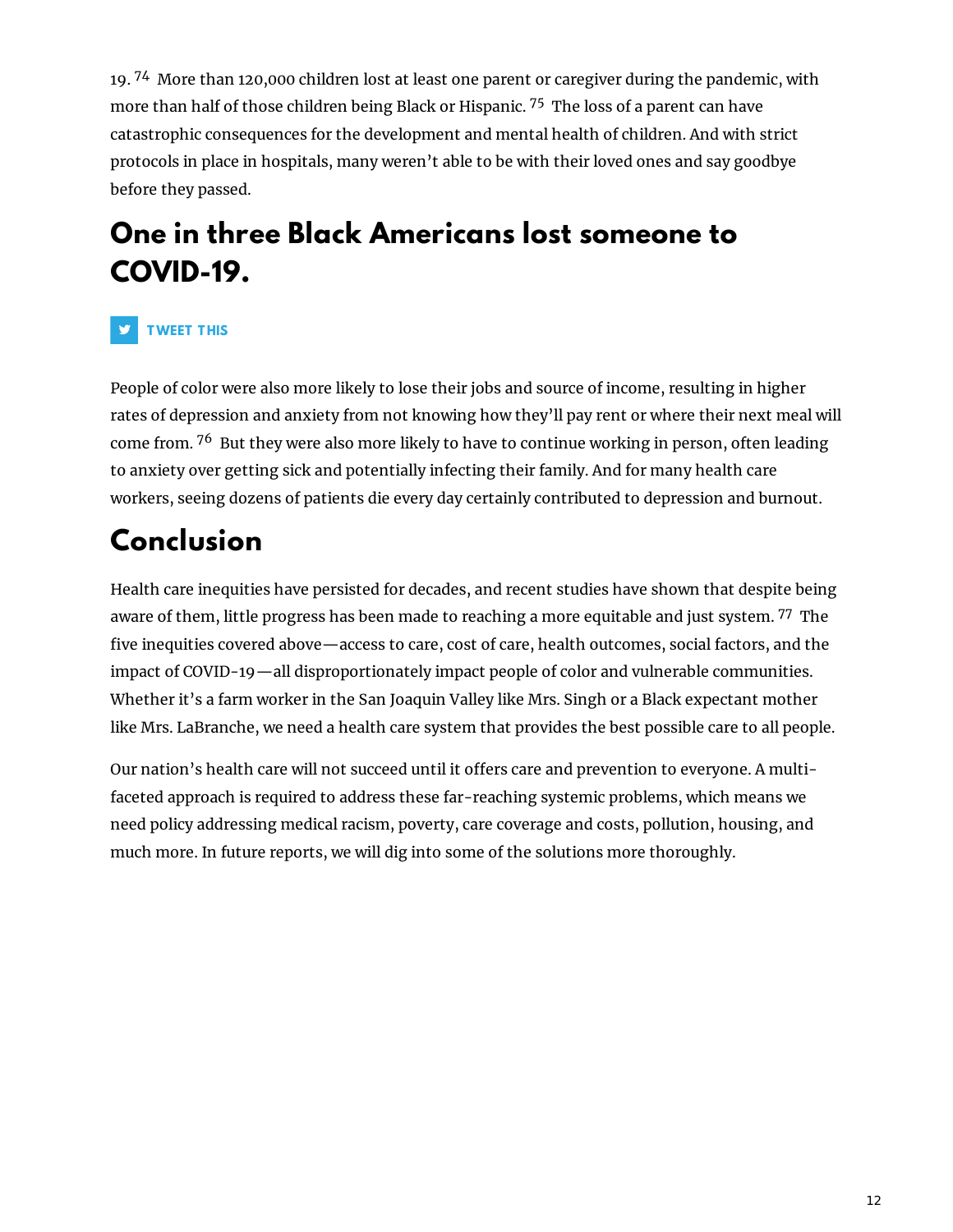### **ENDNOTES**

- Maxmen, Amy. "Inequality's deadly toll." *Nature*, 28 April 2021. [https://www.nature.com/immersive/d41586-021-00943-x/index.html.](https://www.nature.com/immersive/d41586-021-00943-x/index.html) Accessed 8 October 2021. **1.**
- Lighthall, David. "The poor health of farm workers." *The Western Journal of Medicine* vol. 175,4 (2001):223-4. <https://www.ncbi.nlm.nih.gov/pmc/articles/PMC1071557/>. Accessed 8 October 2021. **2.**
- Freitas, Alessandra and Nina Martin. "Lost Mothers." *ProPublica*, 17 July 2017. **3.** <https://www.propublica.org/article/lost-mothers-maternal-health-died-childbirth-pregnancy>. Accessed 8 October 2021.
- Black, Sandra et al. "Recurrent Intracranial Hemorrhage Due to Postpartum Cerebral Angiopathy." *Stroke*, 1998. [https://www.ahajournals.org/doi/10.1161/01.STR.29.9.1995.](https://www.ahajournals.org/doi/10.1161/01.STR.29.9.1995) Accessed 8 October 2021. **4.**
- Damico, Anthony, et al. "Key Facts about the Uninsured Population." *Kaiser Family Foundation*, 6 November 2020. https://www.kff.org/uninsured/issue-brief/key-facts-about-the-uninsuredpopulation/. Accessed 8 October 2021. **5.**
- **6.** Aboulafia, Gabriella et al. "US Health Insurance Coverage in 2020: A Looming Crisis in Affordability." *The Commonwealth Fund*, 19 August 2020. https://www.commonwealthfund.org/publications/issue[briefs/2020/aug/looming-crisis-health-coverage-2020-biennial#underinsured.](https://www.commonwealthfund.org/publications/issue-briefs/2020/aug/looming-crisis-health-coverage-2020-biennial#underinsured) Accessed 8 October 2021.
- "Uninsured Rates for the Nonelderly by Race/Ethnicity." *Kaiser Family Foundation*, 2020. https://www.kff.org/uninsured/state-indicator/nonelderly-uninsured-rate-by-raceethnicity/? [currentTimeframe=0&sortModel=%7B%22colId%22:%22Location%22,%22sort%22:%22asc%22%](https://www.kff.org/uninsured/state-indicator/nonelderly-uninsured-rate-by-raceethnicity/?currentTimeframe=0&sortModel=%7B%22colId%22:%22Location%22,%22sort%22:%22asc%22%7D) 7D. Accessed 8 October 2021. **7.**
- Artiga, Samantha et al. "Health Coverage by Race and Ethnicity, 2010-2019." *Kaiser Family Foundation*, 16 July 2021. https://www.kff.org/racial-equity-and-health-policy/issue-brief/healthcoverage-by-race-and-ethnicity/. Accessed 8 October 2021. **8.**
- Artiga, Samantha et al. "Health Coverage by Race and Ethnicity, 2010-2019." *Kaiser Family Foundation*, 16 July 2021. https://www.kff.org/racial-equity-and-health-policy/issue-brief/healthcoverage-by-race-and-ethnicity/. Accessed 8 October 2021. **9.**
- Maxmen, Amy. "Inequality's deadly toll." *Nature*, 28 April 2021. **10.** [https://www.nature.com/immersive/d41586-021-00943-x/index.html.](https://www.nature.com/immersive/d41586-021-00943-x/index.html) Accessed 8 October 2021.
- Damico, Anthony et al. "Key Facts about the Uninsured Population." *Kaiser Family Foundation*, 6 **11.** November 2020. https://www.kff.org/uninsured/issue-brief/key-facts-about-the-uninsuredpopulation/. Accessed 8 October 2021.
- "Car Access." *National Equity Atlas*, 2020. [https://nationalequityatlas.org/indicators/Car\\_access#/.](https://nationalequityatlas.org/indicators/Car_access#/) **12.**Accessed 8 October 2021.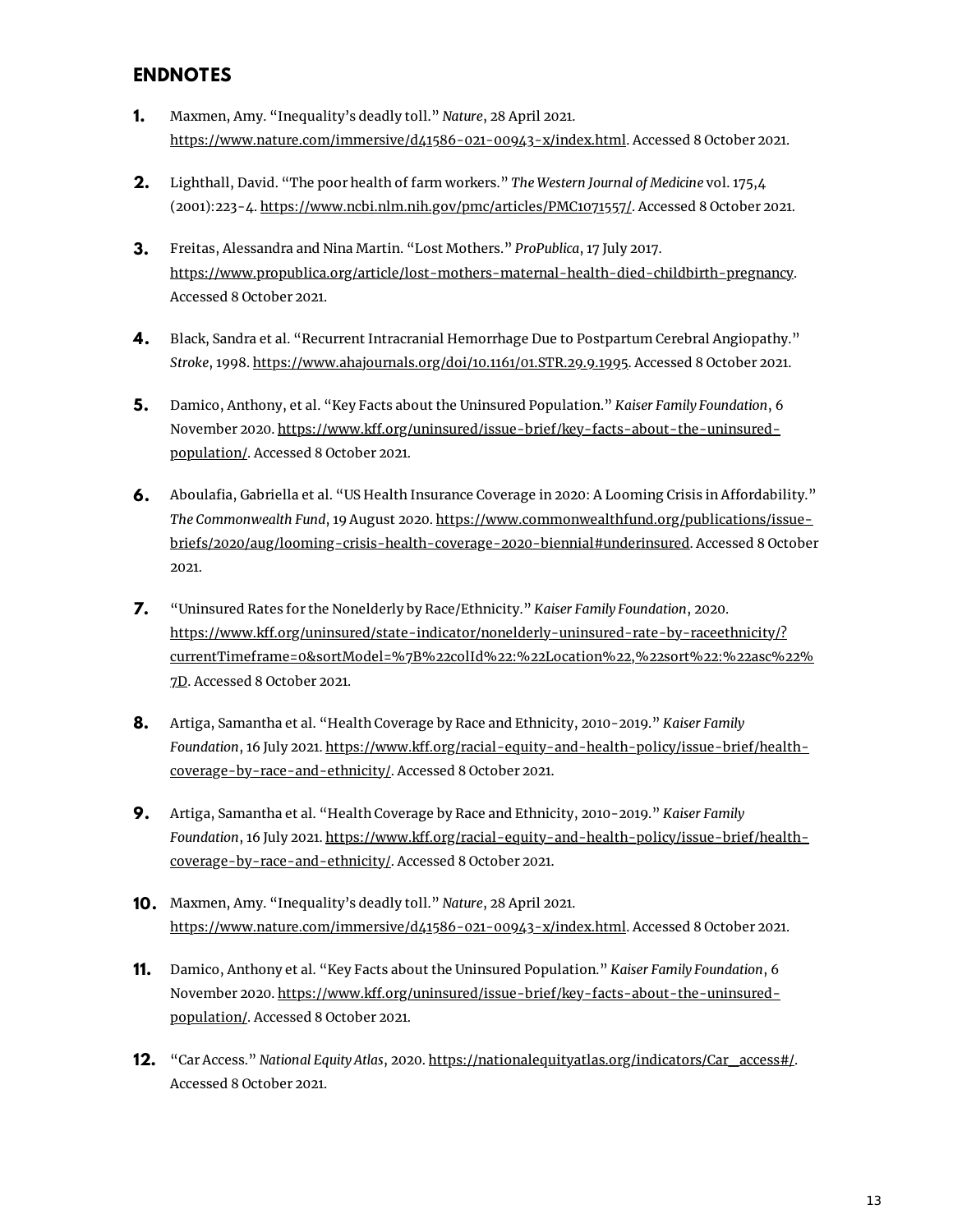- **13.** Broderick, Brian et al. "How far Americans live from the closest hospital differs by community type." *Pew Research Center*, 12 December 2018. https://www.pewresearch.org/fact-tank/2018/12/12/howfar-americans-live-from-the-closest-hospital-differs-by-community-type/. Accessed 8 October 2021.
- Rural Transportation At A Glance." *United States Department of* Agriculture, January 2005. **14.** https://www.ers.usda.gov/webdocs/publications/42593/30151\_aib795full\_002.pdf? [v=41262#:~:text=Overall%2C%2092.7%20percent%20of%20rural,of%20carlessness\)%20than%20](https://www.ers.usda.gov/webdocs/publications/42593/30151_aib795full_002.pdf?v=41262#:~:text=Overall%2C%2092.7%20percent%20of%20rural,of%20carlessness)%20than%20urban%20counties) urban%20counties. Accessed 8 October 2021.
- **15.** Camarota, Steven and Karen Zeigler. "67.3 Million in the United States Spoke a Foreign Language at Home in 2018." *Center for Immigration Studies,* 29 October 2019. https://cis.org/Report/673-Million-[United-States-Spoke-Foreign-Language-Home-2018.](https://cis.org/Report/673-Million-United-States-Spoke-Foreign-Language-Home-2018) Accessed 8 October 2021.
- Barnett, Steven et al. "Deaf Sign Language Users, Health Inequities, and Public Health: Opportunity **16.** for Social Justice." *Prev Chronic Dis.* 2011*.* [https://www.ncbi.nlm.nih.gov/pmc/articles/PMC3073438/.](https://www.ncbi.nlm.nih.gov/pmc/articles/PMC3073438/) Accessed 10 November 2021.
- **17.** Riley, Wayne. "Health Disparities: Gaps in Access, Quality and Affordability of Medical Care." *Transactions of the American Clinical and Climatological Association* vol. 123 (2012): 167-74. [https://www.ncbi.nlm.nih.gov/pmc/articles/PMC3540621/.](https://www.ncbi.nlm.nih.gov/pmc/articles/PMC3540621/) Accessed 8 October 2021.
- Glastris, Paul and Phillip Longman. "American hospitals are still segregated. That's killing people of **18.** color." *The Washington Post*, 5 August 2020. [https://www.washingtonpost.com/outlook/2020/08/05/segregated-hospitals-killing-people/.](https://www.washingtonpost.com/outlook/2020/08/05/segregated-hospitals-killing-people/) Accessed 16 September 2021.
- **19.** Chokshi, Dave et al. "Safety-Net Health Systems At Risk: Who Bears the Burden of Uncompensated Care?" *Health Affairs*, 10 May 2018. https://www.healthaffairs.org/do/10.1377/hblog20180503.138516/full/. Accessed 8 October 2021.
- Damico, Anthony et al. "Key Facts about the Uninsured Population." *Kaiser Family Foundation*, 6 **20.** November 2020. https://www.kff.org/uninsured/issue-brief/key-facts-about-the-uninsuredpopulation/. Accessed 8 October 2021.
- Editorial Board. "Clinical Trials Have Far Too Little Racial and Ethnic Diversity." *Scientic American,* 1 **21.** September 2018. https://www.scientificamerican.com/article/clinical-trials-have-far-too-littleracial-and-ethnic-diversity/. Accessed 9 November 2021.
- "Preventative Cancer Screenings during COVID-19 Pandemic." *Epic Health Research Network,* 1 May **22.**2020. [https://ehrnprd.blob.core.windows.net/wordpress/pdfs/Preventive-Cancer-Screenings](https://ehrnprd.blob.core.windows.net/wordpress/pdfs/Preventive-Cancer-Screenings-during-COVID-19-Pandemic.pdf)during-COVID-19-Pandemic.pdf. Accessed 10 November 2021.

Sharpless, Norman E. "COVID-19 and Cancer." *Science* 368, no. 6497 (2020): pp. 1290- 1290, <https://doi.org/10.1126/science.abd3377>. Accessed 10 November 2021.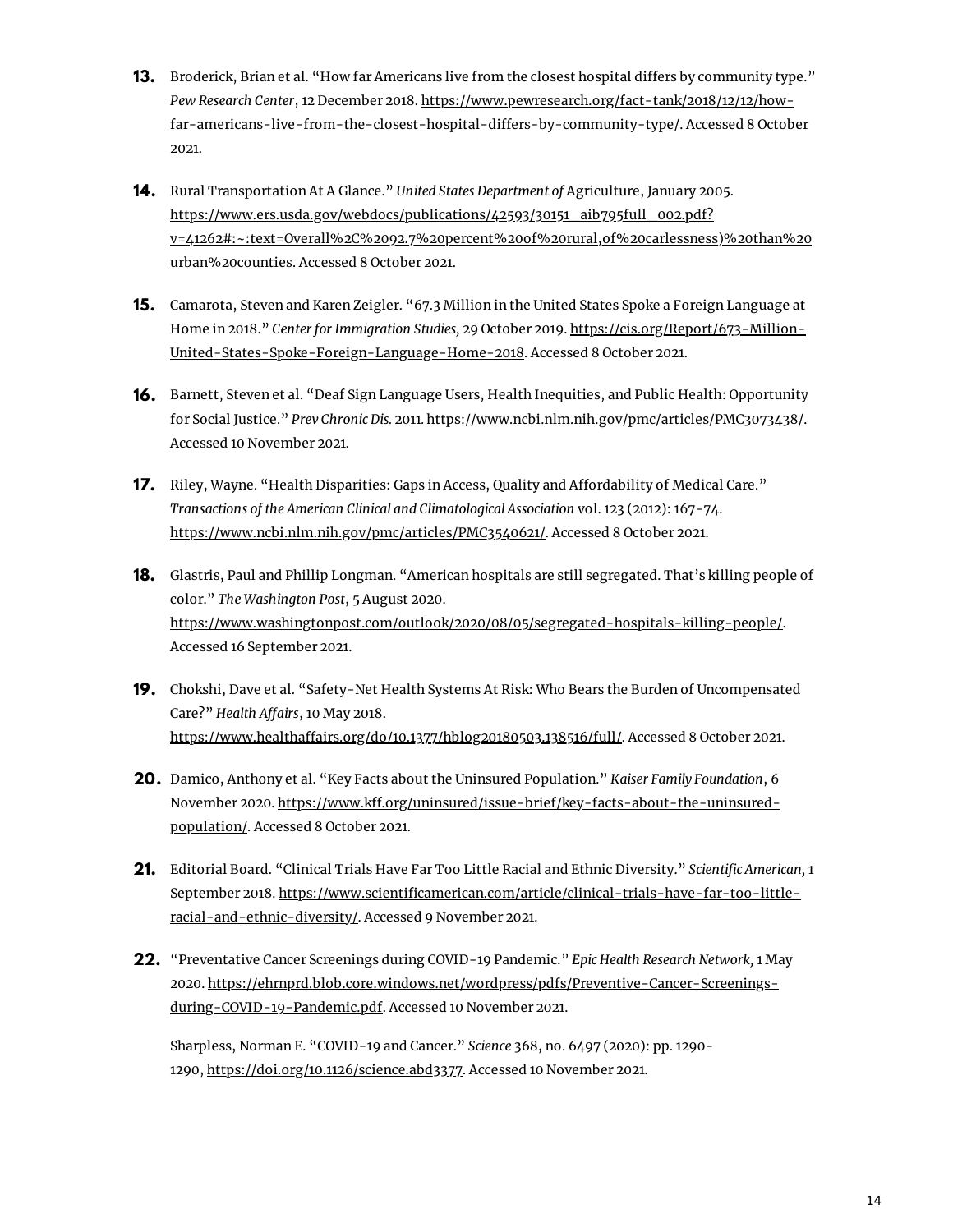- Miller, Stephen. "Average Worker Paid \$5,588 Out of Pocket for Family Health Coverage This Year." **23.** *Society for Human Resource Management,* 13 October 2020. [https://www.shrm.org/resourcesandtools/hr-topics/benets/pages/average-worker-paid-more](https://www.shrm.org/resourcesandtools/hr-topics/benefits/pages/average-worker-paid-more-out-of-pocket-for-family-health-coverage.aspx)out-of-pocket-for-family-health-coverage.aspx. Accessed 8 October 2021.
- Ahmadi, Ladan et al. "The Case Against Fee-for-Service Health Care." *Third Way,* 9 September 2021. **24.** <https://www.thirdway.org/report/the-case-against-fee-for-service-health-care>. Accessed 11 October 2021.
- Damico, Anthony et al. "Key Facts about the Uninsured Population." *Kaiser Family Foundation*, 6 **25.** November 2020. https://www.kff.org/uninsured/issue-brief/key-facts-about-the-uninsuredpopulation/. Accessed 8 October 2021.
- Leonhardt, Megan. "Nearly 1 in 4 Americans are skipping medical care because of the cost." *CNBC,* 12 **26.** March 2020. https://www.cnbc.com/2020/03/11/nearly-1-in-4-americans-are-skipping-medicalcare-because-of-thecost.html#:~:text=Nearly%201%20in%204%20Americans%20are%20skipping%20medical%20car e%20because%20of%20the%20cost,- [Published%20Thu%2C%20Mar&text=For%20many%20Americans%2C%20a%20trip,if%20it's%20](https://www.cnbc.com/2020/03/11/nearly-1-in-4-americans-are-skipping-medical-care-because-of-the-cost.html#:~:text=Nearly%201%20in%204%20Americans%20are%20skipping%20medical%20care%20because%20of%20the%20cost,-Published%20Thu%2C%20Mar&text=For%20many%20Americans%2C%20a%20trip,if%20it) a%20medical%20necessity. Accessed 11 October 2021.
- Kli, Sarah. "The Covid Vaccine is Free, but Not Everyone Believes That." *The New York Times,* 1 June **27.** 2021. <https://www.nytimes.com/2021/06/01/upshot/covid-vaccine-hesitancy-cost.html>. Accessed 25 October 2021.
- Witters, Dan. "50% in US Fear Bankruptcy Due to Major Health Event." *Gallup News*, 1 September **28.** 2020. <https://news.gallup.com/poll/317948/fear-bankruptcy-due-major-health-event.aspx>. Accessed 8 October 2021.
- Ahmadi, Ladan. "Ending COVID Sticker Shock." *Morning Consult,* 10 February 2021. **29.** <https://morningconsult.com/opinions/ending-covid-sticker-shock/>. Accessed 11 October 2021.
- **30.** Wiltshire, Jacqueline et al. "Medical Debt and Related Financial Consequences Among Older African American and White Adults." *American Journal of Public Health* vol. 106,6 (2016): 1086-91. [http://www.ncbi.nlm.nih.gov/pmc/articles/PMC4880274/.](http://www.ncbi.nlm.nih.gov/pmc/articles/PMC4880274/) Accessed 8 October 2021.
- Black, Lindsey et al. "Prevalence of Multiple Chronic Conditions Among US Adults, 2018." *Preventing* **31.** *Chronic Disease* 2020; 17:200130. [https://www.cdc.gov/pcd/issues/2020/20\\_0130.htm](https://www.cdc.gov/pcd/issues/2020/20_0130.htm). Accessed 8 October 2021.
- Andermann, Anne. "Taking action on the social determinants of health in clinical practice: a **32.** framework for health professionals." *CMAJ* vol. 18, 17-18 (2016): E474-E483. <https://www.ncbi.nlm.nih.gov/pmc/articles/PMC5135524/>. Accessed 8 October 2021.
- "Racial and Ethnic Approaches to Community Health (REACH)." *Center for Disease Control and* **33.***Prevention*, 2020. [https://www.cdc.gov/nccdphp/dnpao/state-local-programs/reach/.](https://www.cdc.gov/nccdphp/dnpao/state-local-programs/reach/) Accessed 8 October 2021.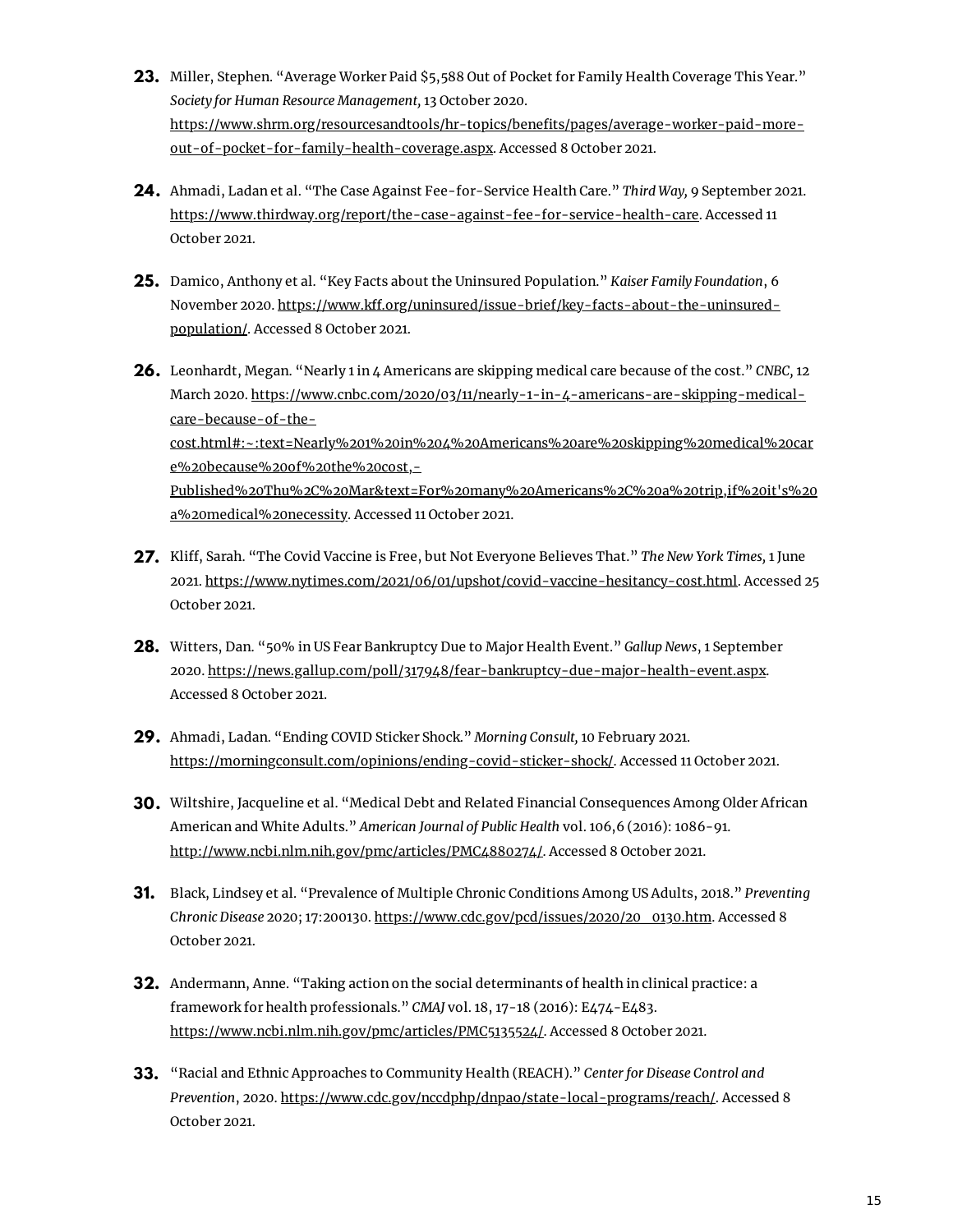- **34.** Riley, Wayne. "Health Disparities: Gaps in Access, Quality and Affordability of Medical Care." *Transactions of the American Clinical and Climatological Association* vol. 123 (2012): 167-74. [https://www.ncbi.nlm.nih.gov/pmc/articles/PMC3540621/.](https://www.ncbi.nlm.nih.gov/pmc/articles/PMC3540621/) Accessed 8 October 2021.
- Gillian, Serena and Tara O'Neill Hayes. "Chronic Disease in the United States: A Worsening Health **35.** and Economic Crisis." *American Action Forum*, 10 September 2020. [https://www.americanactionforum.org/research/chronic-disease-in-the-united-states-a](https://www.americanactionforum.org/research/chronic-disease-in-the-united-states-a-worsening-health-and-economic-crisis/)worsening-health-and-economic-crisis/. Accessed 8 October 2021.
- Rajkumar, S. Vincent. "The High Cost of Insulin in the United States: An Urgent Call to Action." *Mayo* **36.** *Clinic Proceedings*, 1 January 2020. [https://www.mayoclinicproceedings.org/article/S0025-](https://www.mayoclinicproceedings.org/article/S0025-6196(19)31008-0/fulltext) 6196(19)31008-0/fulltext. Accessed 8 October 2021.
- **37.** DeMatteis, Candace and Kenneth Thorpe. "Addressing Health In America To Build Wealth." *Health* Affairs, 18 April 2016. http://www.healthaffairs.org/do/10.1377/hblog20160418.054518/full/. Accessed 8 October 2021.
- Artiga, Samantha. "Disparities in Health and Health Care: 5 Key Questions and Answers." *Kaiser* **38.** *Family Foundation*, 11 May 2021. https://www.kff.org/racial-equity-and-health-policy/issue[brief/disparities-in-health-and-health-care-5-key-question-and-answers/.](https://www.kff.org/racial-equity-and-health-policy/issue-brief/disparities-in-health-and-health-care-5-key-question-and-answers/) Accessed 8 October 2021.
- **39.** Eschner, Kat. "Collecting missing demographic data is the first step to fighting racism in healthcare." *Popular Science,* 15 June 2020. [https://www.popsci.com/story/health/racism-data-gaps-public](https://www.popsci.com/story/health/racism-data-gaps-public-health/)health/. Accessed 16 September 2021.
- Institute of Medicine (US) Committee on Data Standards for Patient Safety; Aspden P, Corrigan JM, **40.** Wolcott J, et al. Patient Safety: Achieving a New Standard for Care. Washington (DC): National Academies Press (US); 2004. 4, Health Care Standards. [https://www.ncbi.nlm.nih.gov/books/NBK216088/.](https://www.ncbi.nlm.nih.gov/books/NBK216088/) Accessed 21 October 2021.
- Artiga, Samantha and Nambi Ndugga. "Disparities in Health and Health Care: 5 Key Questions and **41.** Answers." *Kaiser Family Foundation*, 11 May 2021. https://www.kff.org/racial-equity-and-health[policy/issue-brief/disparities-in-health-and-health-care-5-key-question-and-answers/.](https://www.kff.org/racial-equity-and-health-policy/issue-brief/disparities-in-health-and-health-care-5-key-question-and-answers/) Accessed 25 October 2021.
- **42.** Bai, Ge and David Hyman. "Tax exemptions for nonprofit hospitals: It's time taxpayers get their money's worth." *STAT*, 5 April 2021. [https://www.statnews.com/2021/04/05/tax-exemptions](https://www.statnews.com/2021/04/05/tax-exemptions-nonprofit-hospitals-bad-deal-taxpayers/)nonprofit-hospitals-bad-deal-taxpayers/. Accessed 16 September 2021.
- Hostetter, Martha and Sarah Klein. "Understand and Ameliorating Medical Mistrust Among Black **43.** Americans." *The Commonwealth Fund*, 14 January 2021. [https://www.commonwealthfund.org/publications/newsletter-article/2021/jan/medical-mistrust](https://www.commonwealthfund.org/publications/newsletter-article/2021/jan/medical-mistrust-among-black-americans)among-black-americans. Accessed 16 September 2021.
- Geiger, H. Jack. "Racial and Ethnic Disparities in Diagnosis and Treatment: A Review of the Evidence **44.**and a Consideration of Causes." *NCBI*, 2003. [https://www.ncbi.nlm.nih.gov/books/NBK220337/.](https://www.ncbi.nlm.nih.gov/books/NBK220337/) Accessed 16 September 2021.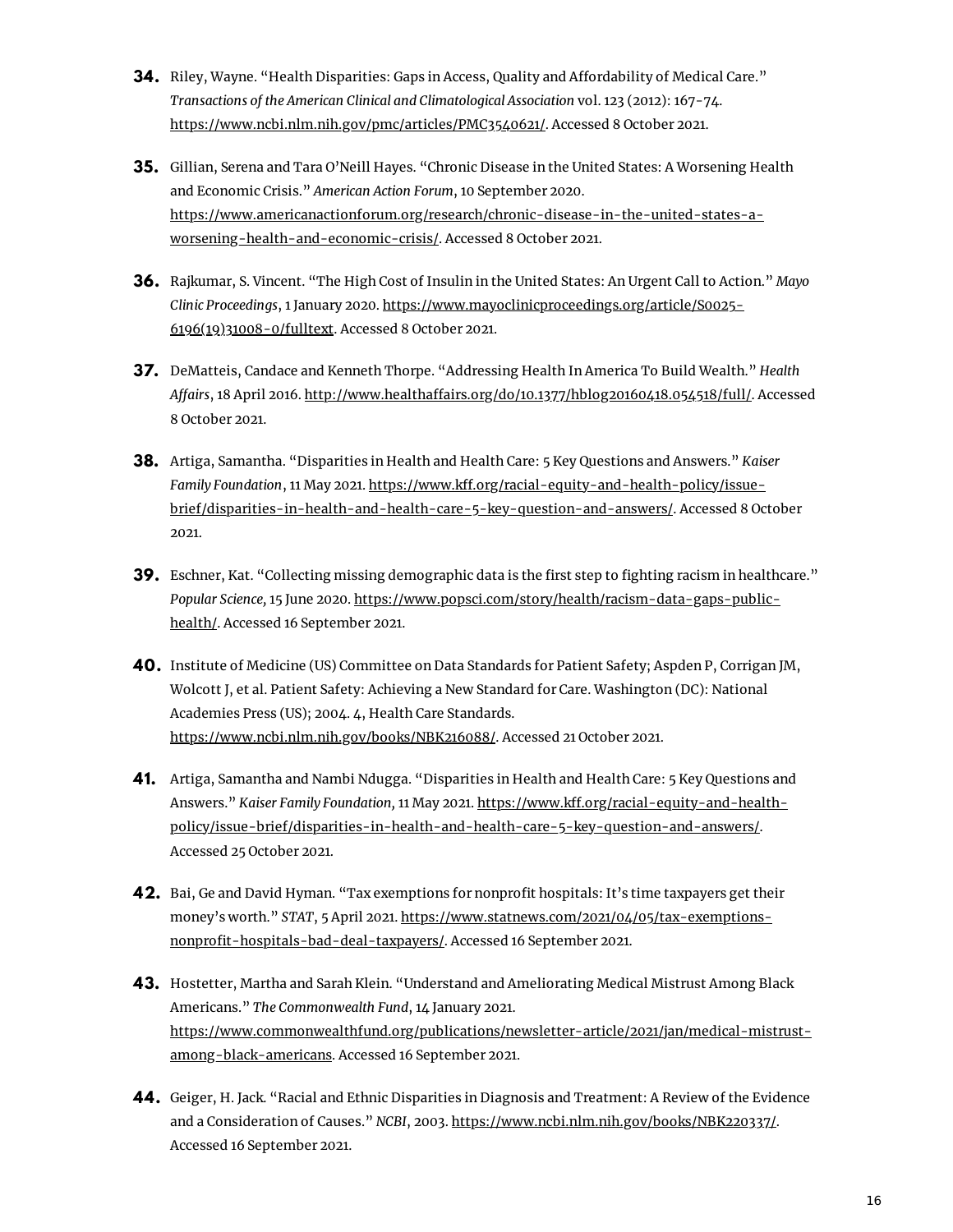- **45.** Villarosa, Linda. "Myths about physical racial differences were used to justify slavery—and are still believed by doctors today." *The New York Times Magazine,* 14 August 2019. https://www.nytimes.com/interactive/2019/08/14/magazine/racial-differences-doctors.html. Accessed 8 November 2021.
- **46.** Villarosa, Linda. "Myths about physical racial differences were used to justify slavery—and are still believed by doctors today." *The New York Times Magazine,* 14 August 2019. https://www.nytimes.com/interactive/2019/08/14/magazine/racial-differences-doctors.html. Accessed 8 November 2021.
- Eligon, John. "Black Doctor Dies of COVID-19 After Complaining of Racist Treatment." *The New York* **47.** *Times*, 23 December 2020. [https://www.nytimes.com/2020/12/23/us/susan-moore-black-doctor](https://www.nytimes.com/2020/12/23/us/susan-moore-black-doctor-indiana.html)indiana.html. Accessed 16 September 2021.
- Hostetter, Martha and Sarah Klein. "Understanding and Ameliorating Medical Mistrust Among Black **48.** Americans." *Commonwealth Fund,* 14 January 2021. [https://www.commonwealthfund.org/publications/newsletter-article/2021/jan/medical-mistrust](https://www.commonwealthfund.org/publications/newsletter-article/2021/jan/medical-mistrust-among-black-americans)among-black-americans. Accessed 25 October 2021.
- **49.** "Statement of the American Medical Association to the U.S. House of Representatives Committee on Oversight and Reform Re: Birthing While Black: Examining America's Black Maternal Health Crisis." *American Medical Association*, 6 May 2021. https://searchlf.ama-assn.org/letter/documentDownload? [uri=%2Funstructured%2Fbinary%2Fletter%2FLETTERS%2F2021-5-6-Statement-of-the-](https://searchlf.ama-assn.org/letter/documentDownload?uri=%2Funstructured%2Fbinary%2Fletter%2FLETTERS%2F2021-5-6-Statement-of-the-Record_House-Oversight-Hearing_Maternal-Mortality.pdf)Record House-Oversight-Hearing Maternal-Mortality.pdf. Accessed 16 September 2021.
- "Why are black women at such high risk of dying from pregnancy complications?" *American Heart* **50.** *Association News*, 20 February 2019. https://www.heart.org/en/news/2019/02/20/why-are-black[women-at-such-high-risk-of-dying-from-pregnancy-complications.](https://www.heart.org/en/news/2019/02/20/why-are-black-women-at-such-high-risk-of-dying-from-pregnancy-complications) Accessed 16 September 2021.
- Feldman, Nina and Aneri Pattani. "Black Mothers Get Less Treatment For Their Postpartum **51.** Depression." *NPR*, 29 November 2019. https://www.npr.org/sections/health[shots/2019/11/29/760231688/black-mothers-get-less-treatment-for-their-postpartum](https://www.npr.org/sections/health-shots/2019/11/29/760231688/black-mothers-get-less-treatment-for-their-postpartum-depression)depression. Accessed 16 September 2021.
- Feldman, Nina and Aneri Pattani. "Black Mothers Get Less Treatment For Their Postpartum **52.** Depression." *National Public Radio*, 29 November 2019. https://www.npr.org/sections/health[shots/2019/11/29/760231688/black-mothers-get-less-treatment-for-their-postpartum](https://www.npr.org/sections/health-shots/2019/11/29/760231688/black-mothers-get-less-treatment-for-their-postpartum-depression)depression. Accessed 16 September 2021.
- "Diversity in Medicine: Facts and Figures 2019." *Association of American Medical Colleges,* 1 July 2019. **53.** https://www.aamc.org/data-reports/workforce/interactive-data/figure-18-percentage-all-activephysicians-race/ethnicity-2018. Accessed 21 October 2021.
- **54.** Huerto, Ryan. "Minority Patients Benefit From Having Minority Doctors, But That's A Hard Match to Make." *Michigan Medicine,* 31 March 2020. https://labblog.uofmhealth.org/rounds/minoritypatients-benefit-from-having-minority-doctors-but-thats-a-hard-match-to-make-0. Accessed 21 October 2021.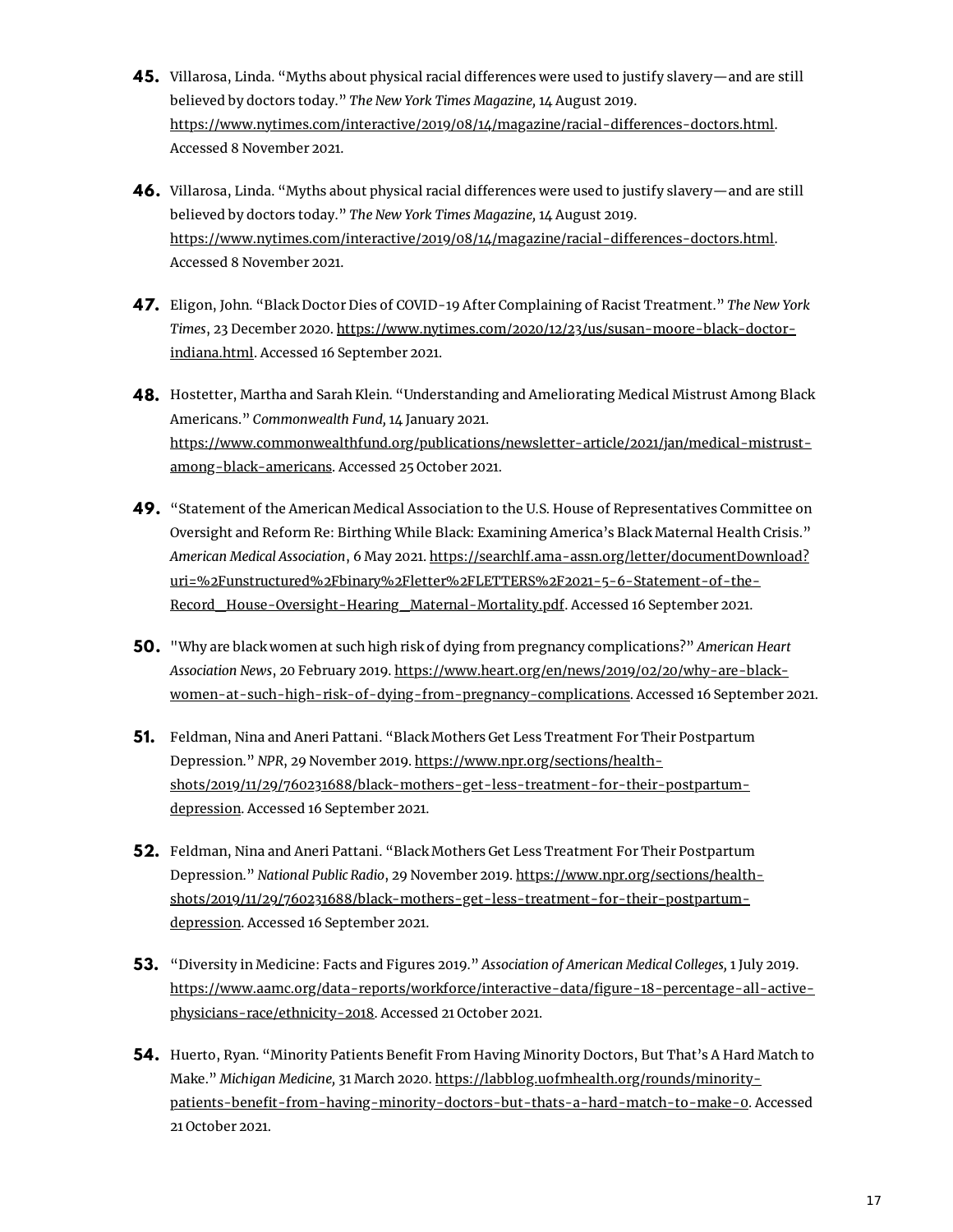- **55.** "Cultural Competence in Health Care: Is it important for people with chronic conditions?" *Georgetown Health Policy Institute*. <https://hpi.georgetown.edu/cultural/>. Accessed 16 September 2021.
- "Cultural Competence in Health Care: Is it important for people with chronic conditions?" **56.** *Georgetown Health Policy Institute*. <https://hpi.georgetown.edu/cultural/>. Accessed 16 September 2021.
- **57.** Cornelius, Jayla. "The Racist Placement of Power Plants in Pennsylvania: A Mechanism Used to Further Harm Communities of Color." *Climate* Xchange, 20 July 2020. https://climate[xchange.org/2020/07/20/the-racist-placement-of-power-plants-in-pennsylvania/.](https://climate-xchange.org/2020/07/20/the-racist-placement-of-power-plants-in-pennsylvania/) Accessed 16 September 2021.
- **58.** "New Drinking Water Report: Communities of Color More Likely to Suffer Drinking Water Violations For Years." *National Resources Defense Council,* 24 September 2019. [https://www.nrdc.org/media/2019/190924.](https://www.nrdc.org/media/2019/190924) Accessed 16 September 2021.
- Clarq, Carlie. "How systemic racism determines health outcomes for Black Americans." *Climate* **59.** *Xchange*, 18 June 2020. [https://climate-xchange.org/2020/06/18/how-systemic-racism-determines](https://climate-xchange.org/2020/06/18/how-systemic-racism-determines-health-outcomes-for-black-americans/)health-outcomes-for-black-americans/. Accessed 16 September 2021.
- "Air Pollution and Your Health." *National Institute of Environmental Health Sciences*. **60.** [https://www.niehs.nih.gov/health/topics/agents/air-pollution/index.cfm.](https://www.niehs.nih.gov/health/topics/agents/air-pollution/index.cfm) 16 September 2021.

"Safe Water and Your Health." *National Institute of Environmental Health Sciences.* <https://www.niehs.nih.gov/health/topics/agents/water-poll/index.cfm>. Accessed 16 September 2021.

- Levin, Cleo. "The Hidden Costs of Dollar General." *Slate*, 7 July 2021. **61.** [https://slate.com/business/2021/07/dollar-general-food-deserts-grocery-stores.html.](https://slate.com/business/2021/07/dollar-general-food-deserts-grocery-stores.html) Accessed 16 September 2021.
- "Hunger hits Black communities harder." *Feeding America.* https://www.feedingamerica.org/hunger-**62.** in-america/african[american#:~:text=The%20Black%20community%20consistently%20faces,the%20rate%20of%20](https://www.feedingamerica.org/hunger-in-america/african-american#:~:text=The%20Black%20community%20consistently%20faces,the%20rate%20of%20white%20households) white%20households. Accessed 16 September 2021.
- "Importance of Nutrition on Health in America." *Feeding America.* **63.** <https://www.feedingamerica.org/hunger-in-america/impact-of-hunger/hunger-and-nutrition>. Accessed 16 September 2021.
- **64.** "Poverty Rate by Race/Ethnicity." Kaiser Family Foundation. <u>https://www.kff.org/other/state-</u> indicator/poverty-rate-by-raceethnicity/? [currentTimeframe=0&sortModel=%7B%22colId%22:%22Location%22,%22sort%22:%22asc%22%](https://www.kff.org/other/state-indicator/poverty-rate-by-raceethnicity/?currentTimeframe=0&sortModel=%7B%22colId%22:%22Location%22,%22sort%22:%22asc%22%7D) 7D. Accessed 16 September 2021.
- Conway, Claire. "Poor Health." *UCSF Magazine*, Fall 2015. <https://magazine.ucsf.edu/poor-health>. **65.** Accessed 16 September 2021.
- "Poverty and Health The Family Medicine Perspective (Position Paper)." *American Academy of* **66.***Family Physicians.* <https://www.aafp.org/about/policies/all/poverty-health.html>. Accessed 16 September 2021.